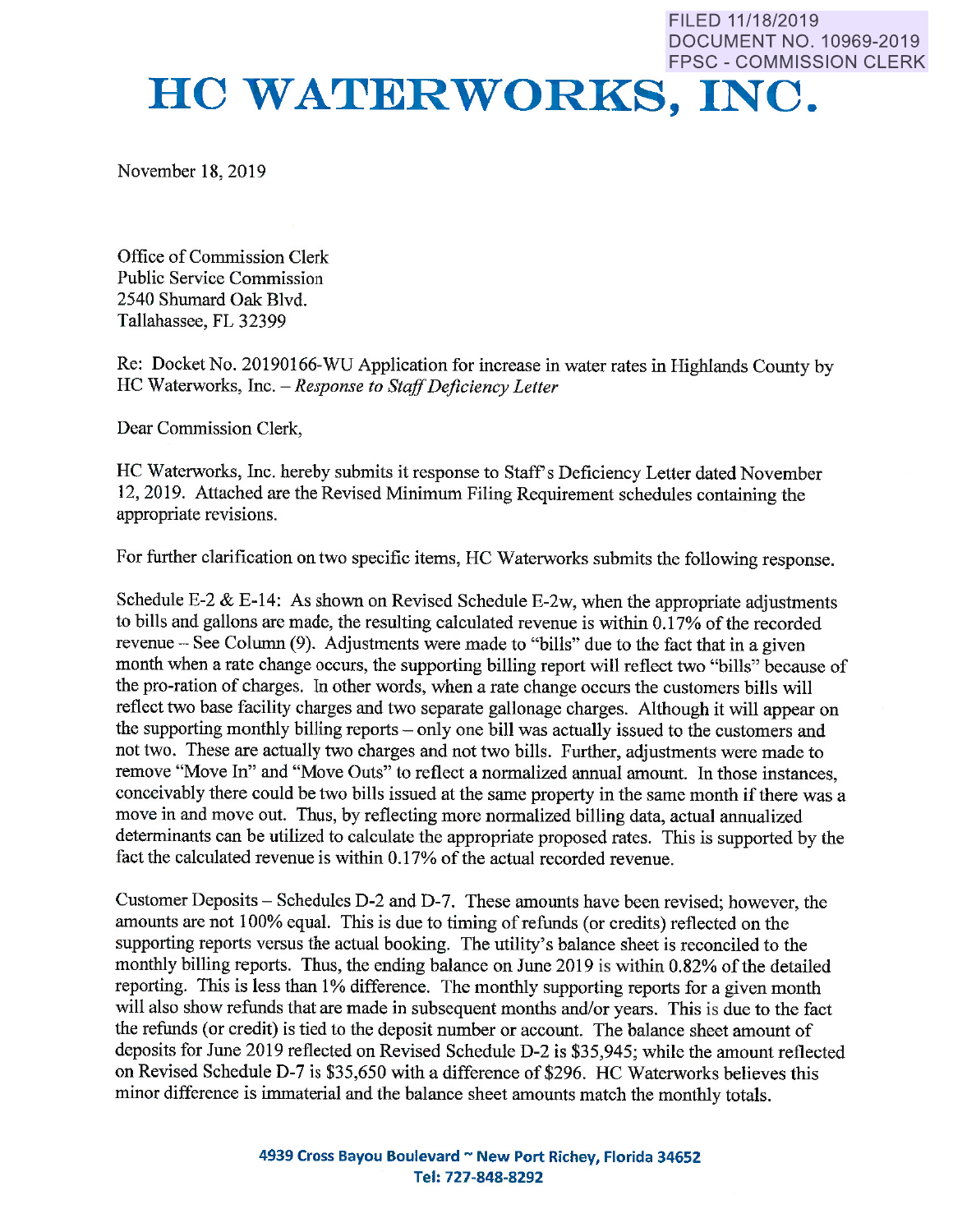HC Waterworks, Inc. Response to Staff Deficiency Letter November 18, 2019

Water Sold- Schedules F-1 and E-2. HC Waterworks has submitted Revised E-2 and E-14 schedules. However, the total amount of water sold reflected on the E schedules will not 100% match the amounts reflected on Schedule F-1. This is primarily due to adjustments made in the consumption in the E Schedules. The total amount of adjusted water sold in Revised Schedule E-2 is 33,217K gallons while the amount reflected on Schedule F-1 is 33,693K gallons, with a difference of 476K gallons. The major difference is a bill that was uncollectable and was written off to bad debt. This uncollectable bad debt equaled 406K gallons. HC Waterworks does not believe it would be appropriate to include these gallons when calculating rates since this was a onetime bill charged that was not collected by the utility. There were also other adjustments made to customers' bills that make up the difference. Regardless, the amounts are within 1.4% which HC Waterworks believes is immaterial. As for the Annual Report - HC Waterworks respectfully disagrees. The amount of water sold reflected on Schedule F-1 for the months of July through December 2018 match exactly to the Annual Report. These are in total so the Annual Report Schedule W-11 would need to added together for Lake Josephine/Sebring Lakes and Leisure Lakes. These amounts do equal. Regardless, HC Waterworks respectfully disagrees that if these amounts did not match it would constitute a deficiency in the MFRs.

 $\sqrt{1}$ 

Troy Rendell Vice President Investor Owned Utilities *I/for HC Waterworks, Inc.*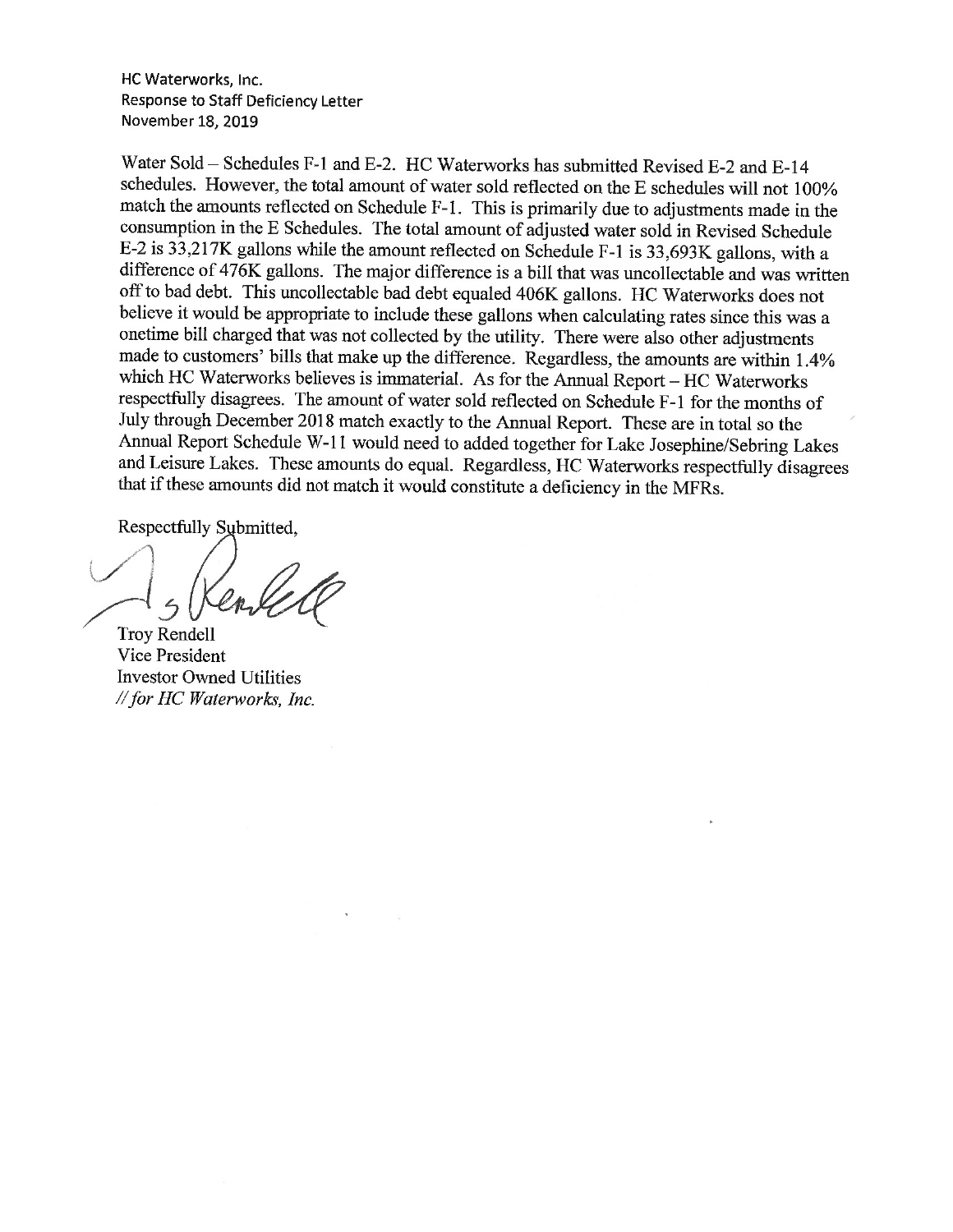### **Schedule of Water and Sewer Plant In Service Annual Balances Subsequent to Last Established Rate Base**

### **Florida Public Service Commission**

| HC Waterworks, Inc.                       | <b>REVISED Schedule:</b> | $A - 4$     |
|-------------------------------------------|--------------------------|-------------|
| Docket No. 20190166-WS                    | Page:                    |             |
| Historical Test Year Ending June 30, 2019 | Preparer:                | W T Rendell |

Explanation: Provide the annual balance of the original cost of Water plant in service, for water and sewer separately, for all years since either rate base was last established by this Commission; or the date of inception of utility service if rate base has not been established previously by this Commission; and yearly additions, retirements, and adjustments by dollar amount up to the end of the test year. Provide an additional page if necessary. If a projected test year is used, include the projected annual additions and/or retirements specifically identifying those amounts.

|                | (1)                   | (2)            | (3)      |
|----------------|-----------------------|----------------|----------|
|                |                       | Water          | Sewer    |
| Line           |                       | Year End       | Year End |
| No.            | Description           | <b>Balance</b> | Balance  |
|                |                       |                |          |
| 1              | 6/30/2014             |                |          |
| $\overline{2}$ | Additions             |                |          |
| 3              | Retirements           |                |          |
| 4              | Adjustments           |                |          |
| 5              | 6/30/2014             | 3,782,610      |          |
| 6              |                       |                |          |
| 7              | July 2014 - June 2015 |                |          |
| 8              | Additions             | 78,130         |          |
| 9              | Retirements           | (19,580)       |          |
| 10             | Adjustments           |                |          |
| 11             | 06/30/2015 Balance    | 3,841,160      |          |
| 12             |                       |                |          |
| 13             | July 2015 - June 2016 |                |          |
| 14             | Additions             | 61,874         |          |
| 15             | Retirements           | (3,943)        |          |
| 16             | Adjustments           |                |          |
| 17             | 06/30/2016 Balance    | 3,899,091      |          |
| 18             |                       |                |          |
| 19             | July 2016 - June 2017 |                |          |
| 20             | Additions             | 50,024         |          |
| 21             | Retirements           | (9,740)        |          |
| 22             | Adjustments           |                |          |
| 23             | 06/30/2017 Balance    | 3,939,375      |          |
| 24             |                       |                |          |
| 25             | July 2017 - June 2018 |                |          |
| 26             | Additions             | 556,512        |          |
| 27             | Retirements           | (63,907)       |          |
| 28             | Adjustments           |                |          |
| 29             | 06/30/2018<br>Balance | 4,431,979      |          |
| 30             |                       |                |          |
| 31             | July 2018 - June 2019 |                |          |
| 32             | Additions             | 502,383        |          |
| 33             | Retirements           | (6, 794)       |          |
| 34             | Adjustments           |                |          |
| 35             | 06/30/2019 Balance    | 4,927,568      |          |
|                |                       |                |          |

Supporting Schedules: A-5, A-6

 $\bar{\phantom{a}}$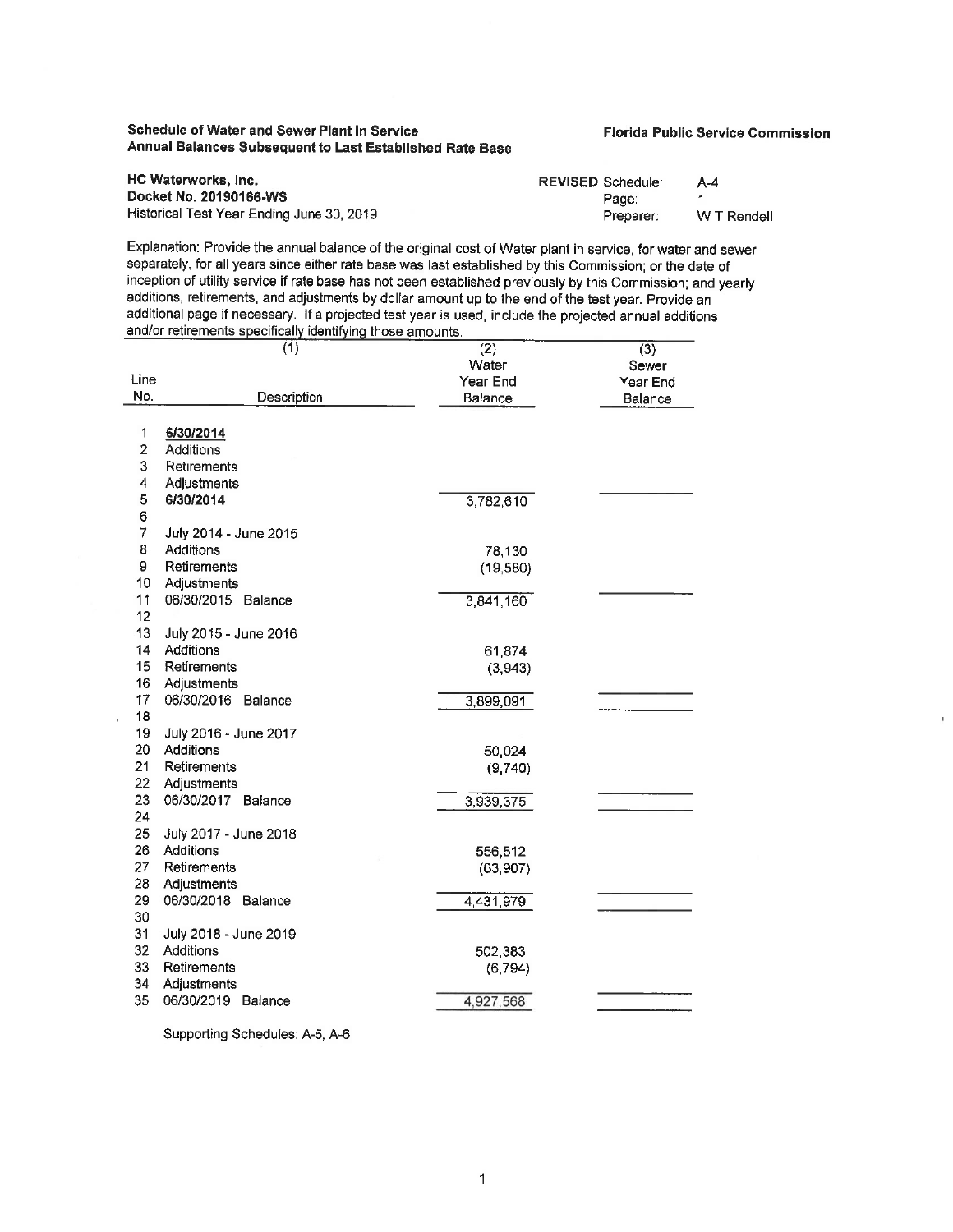**Schedule of Water and Sewer Accumulated Depreciation Annual Balances Subsequent to Last Established Rate Base**  **Florida Public Service Commission** 

| HC Waterworks, Inc.                       | <b>REVISED</b> | Schedule: A-8 |                       |
|-------------------------------------------|----------------|---------------|-----------------------|
| Docket No. 20190166-WS                    |                | Page:         | 1 of 1                |
| Historical Test Year Ending June 30, 2019 |                |               | Preparer: W T Rendell |

Explanation: Provide the annual balance per books of Water Accumulated Depreciation,<br>for all years since either rate base was last established by this Commission; or the date of<br>inception of utility service if rate base ha additions, retirements, and adjustments by dollar amount up to the end of the test year. Provide an additional page if necessary. If a projected test year is used, include the projected annual additions and/or retirements

|                | (1)                                | $\overline{(2)}$ | (3)      |
|----------------|------------------------------------|------------------|----------|
|                |                                    | Water            | Sewer    |
| Line<br>No.    |                                    | Year End         | Year End |
| $\overline{1}$ | Description<br>6/30/2014           | Balance          | Balance  |
| $\mathbf 2$    | <b>Additions</b>                   |                  |          |
| 3              | Retirements                        |                  |          |
| 4              | Adjustments                        |                  |          |
| 5              | 6/30/2014                          | 802,564          |          |
| 6              |                                    |                  |          |
| 7              | July 2014 - June 2015              |                  |          |
| 8              | Additions                          | 135,735          |          |
| 9              | Retirements                        | (19,580)         |          |
| 10             | Adjustments                        |                  |          |
| 11             | 06/30/2015 Balance                 | 918,719          |          |
| 12             |                                    |                  |          |
| 13             | July 2015 - June 2016              |                  |          |
| 14             | <b>Additions</b>                   | 139,297          |          |
| 15             | Retirements                        | (3,943)          |          |
| 16             | Adjustments                        |                  |          |
| 17             | 06/30/2016 Balance                 | 1,054,073        |          |
| 18             |                                    |                  |          |
| 19<br>20       | July 2016 - June 2017<br>Additions |                  |          |
| 21             | Retirements                        | 141,742          |          |
| 22             | Adjustments                        | (8, 827)         |          |
| 23             | 06/30/2017<br>Balance              | 1,186,987        |          |
| 24             |                                    |                  |          |
| 25             | July 2017 - June 2018              |                  |          |
| 26             | Additions                          | 149,729          |          |
| 27             | Retirements                        | (63, 907)        |          |
| 28             | Adjustments                        |                  |          |
| 29             | 06/30/2018<br>Balance              | 1,272,809        |          |
| 30             |                                    |                  |          |
| 31             | July 2018 - June 2019              |                  |          |
| 32             | Additions                          | 163,141          |          |
| 33             | Retirements                        | (7,966)          |          |
| 34             | Adjustments                        |                  |          |
| 35             | 06/30/2019<br><b>Balance</b>       | 1,427,984        |          |
|                |                                    |                  |          |

Supporting Schedules: A-9, A-10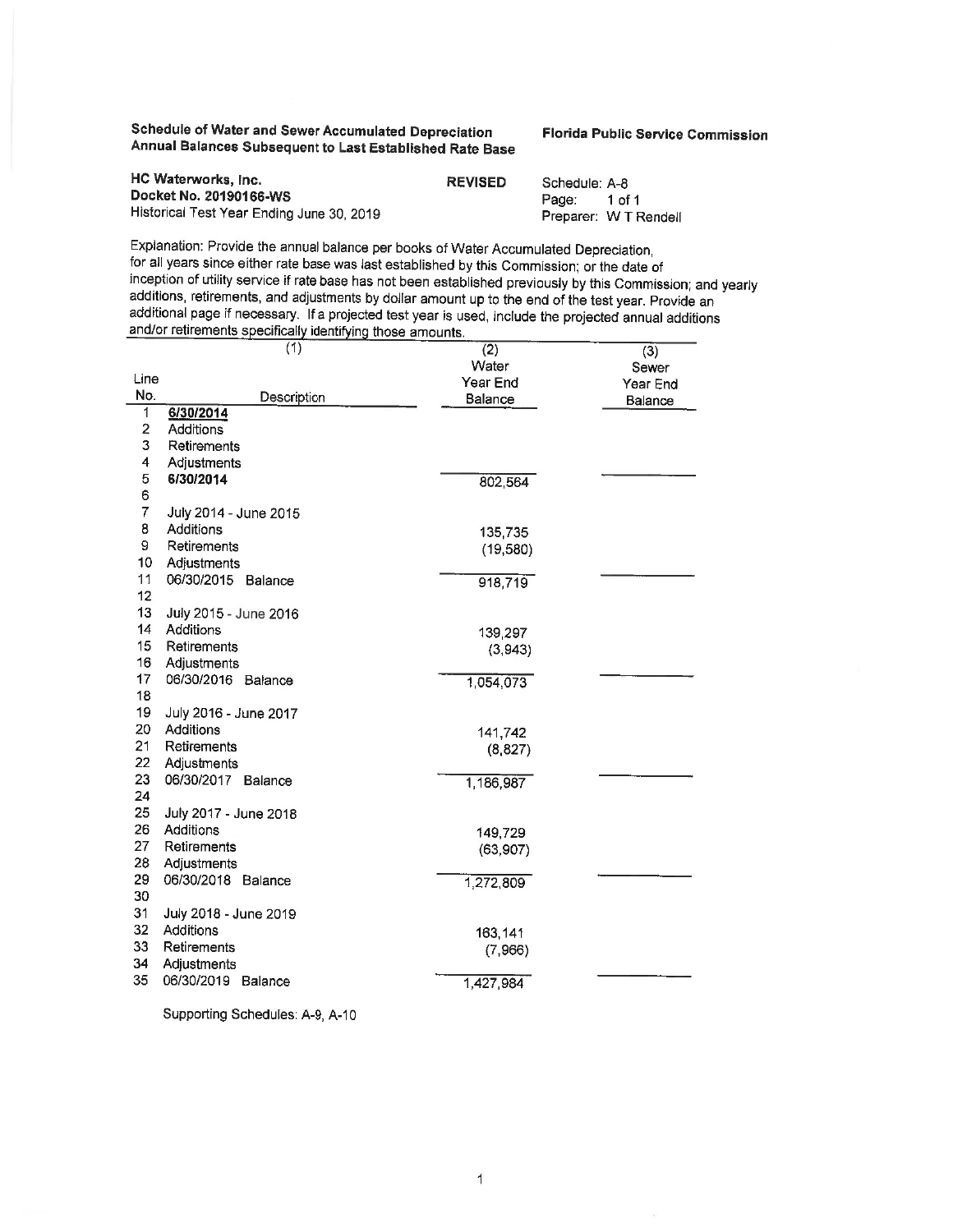**Schedule of Water and Sewer Contributions in Aid of Construction Florida Public Service Commission Annual Balances Subsequent to Last Established Rate Base** 

| HC Waterworks, Inc.                       | <b>REVISED</b> Schedule: A-11 |       |                       |
|-------------------------------------------|-------------------------------|-------|-----------------------|
| Docket No. 20190166-WS                    |                               | Page: | 1 of 2                |
| Historical Test Year Ending June 30, 2019 |                               |       | Preparer: W T Rendell |

Explanation: Provide the annual balance of Water contributions in aid of construction for all years since either rate base was last established by this Commission; or the date of inception of utility service if rate base has not been established previously by this Commission: and yearly additions, retirements, and adjustments by dollar amount up to the end of the test year. Provide an additional page if necessary. If a projected test year is used, include the projected annual additions and/or retirements specifically identifying those amounts.

|                         | (1)                   | (2)      | (3)      |
|-------------------------|-----------------------|----------|----------|
|                         |                       | Water    | Sewer    |
| Line                    |                       | Year End | Year End |
| No.                     | Description           | Balance  | Balance  |
| 1                       | 6/30/2014             |          |          |
| $\overline{\mathbf{c}}$ | <b>Additions</b>      |          |          |
| 3                       | Retirements           |          |          |
| 4                       | Adjustments           |          |          |
| 5                       | 6/30/2014             | 848,730  |          |
| 6                       |                       |          |          |
| $\overline{7}$          | July 2014 - June 2015 |          |          |
| 8                       | Additions             | 11,368   |          |
| 9                       | Retirements           |          |          |
| 10                      | Adjustments           |          |          |
| 11                      | 06/30/2015 Balance    | 860,098  |          |
| 12                      |                       |          |          |
| 13                      | July 2015 - June 2016 |          |          |
| 14                      | Additions             | 16,709   |          |
| 15                      | Retirements           |          |          |
| 16                      | Adjustments           |          |          |
| 17                      | 06/30/2016 Balance    | 876,807  |          |
| 18                      |                       |          |          |
| 19                      | July 2016 - June 2017 |          |          |
| 20                      | Additions             | 11,780   |          |
| 21                      | Retirements           |          |          |
| 22                      | Adjustments           |          |          |
| 23                      | 06/30/2017 Balance    | 888,587  |          |
| 24                      |                       |          |          |
| 25                      | July 2017 - June 2018 |          |          |
| 26                      | Additions             | 18,882   |          |
| 27                      | Retirements           |          |          |
| 28                      | Adjustments           |          |          |
| 29                      | 06/30/2018 Balance    | 907,469  |          |
| 30                      |                       |          |          |
| 31                      | July 2018 - June 2019 |          |          |
| 32                      | Additions             | 18,848   |          |
| 33                      | Retirements           |          |          |
| 34                      | Adjustments           |          |          |
| 35                      | 06/30/2019 Balance    | 926,317  |          |
|                         |                       |          |          |

Supporting Schedules: A-12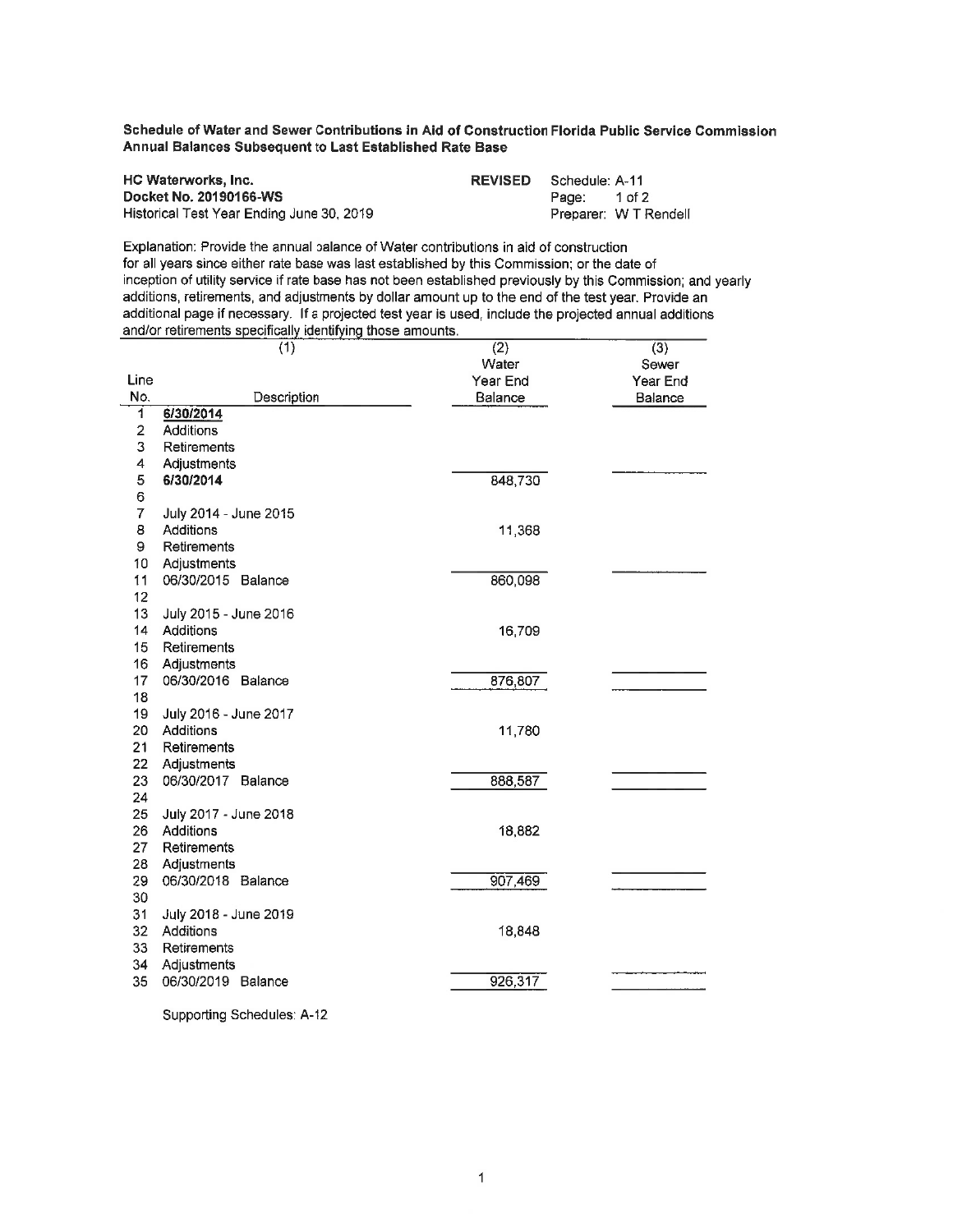| Schedule of Water Contributions in Aid of Construction By Classification |                | <b>Florida Public Service Commission</b> |             |
|--------------------------------------------------------------------------|----------------|------------------------------------------|-------------|
| Test Year Average balance                                                |                |                                          |             |
| HC Waterworks, Inc.                                                      | <b>REVISED</b> | Schedule:                                | A-12        |
| Docket No. 20190166-WS                                                   |                | Page:                                    |             |
| Historical Test Year Ending June 30, 2019                                |                | Preparer:                                | W T Rendell |
| Historical & Pro Forma                                                   |                |                                          |             |

Explanation: Provide the ending balances and average of CIAC, by classification for the prior year and the test year. If a projected test year is employed, provide the breakdown for base year and intermediate year also.

|              | (1)  | (2)                                   | (3)            | (4)            | (5)          | (6)      | (7)               |
|--------------|------|---------------------------------------|----------------|----------------|--------------|----------|-------------------|
| Line         | Acct |                                       | Prior Year     | Test Year End  | Average      |          | Non-Used & Useful |
| No.          | No.  | Description                           | 06/30/18       | 06/30/19       | Balance      | %        | <b>Balance</b>    |
| $\mathbf{1}$ |      | <b>WATER</b>                          |                |                |              |          |                   |
| 2            |      | Cash CIAC:                            |                |                |              |          |                   |
| 3            |      | 271.1 Cash from Order No. PSC-14-0314 | 846,820        | 846,820        | 846,820      | 0.00%    | 0                 |
| 4            |      | 271.1 Plant Capacity Fees             | 16,100         | 22,400         | 19,250       | 0.00%    | 0                 |
| 5            |      | 271.1 Meter Fees                      | 5,075          | 6.965          | 6,020        | $0.00\%$ | 0                 |
|              |      | 271.1 Main Extension Charge           | 9,388          | 13.402         | 11,395       | 0.00%    | 0                 |
| 6            |      | 271.1 Service Installation Fees       | 27 730         | 36.730         | 32,230       | 0.00%    | $\mathbf 0$       |
| 7            |      | <b>Total Cash CIAC</b>                | 905,113        | 926,317        | 915 715      |          | $\Omega$          |
| 8            |      |                                       |                |                |              |          |                   |
| 9            |      | Property CIAC:                        |                |                |              |          |                   |
| 10           | 330  | Dist Reservoirs & Standpipes          | 0              | 0              | 0            | 0.00%    | 0                 |
| 11           | 331  | T&D Mains                             | 0              | 0              | 0            | 4.70%    | 0                 |
| 12           | 333  | Services                              | 0              | 0              | 0            | 4.70%    | 0                 |
| 13           | 334  | Meters/Meter Installation             | 0              | 0              | 0            | 0.00%    | 0                 |
| 14           | 335  | Hydrants                              | 0              | 0              | 0            | 4.70%    | 0                 |
| 15           |      | <b>Total Property CIAC</b>            | $\overline{0}$ | $\Omega$       | 0.           |          | $\overline{0}$    |
| 16           |      |                                       |                |                |              |          |                   |
| 17           |      | Total Water CIAC                      | 905,113        | 926,317        | 915,715      |          | $\Omega$          |
| 18           |      |                                       |                |                |              |          |                   |
| 19           |      | <b>SEWER</b>                          |                |                |              |          |                   |
| 20           |      | Cash CIAC:                            |                |                |              |          |                   |
| 21           |      | 271.2 Cash from Order No. PSC-14-0314 |                |                | 0            | $0.00\%$ | 0                 |
| 22           |      | 271.2 Plant Capacity Fees             |                |                | 0            | 0.00%    | 0                 |
| 23           |      | 271.2 Main Extension Charge           |                |                | 0            | 0.00%    | 0                 |
| 24           |      | 271.2 Service Installation Fees       |                |                | 0            | 0.00%    | $\mathbf 0$       |
| 25           |      | <b>Total Cash CIAC</b>                | $\overline{0}$ | $\overline{0}$ | 0            |          | $\Omega$          |
| 26           |      |                                       |                |                |              |          |                   |
| 27           |      | Property CIAC:                        |                |                |              |          |                   |
| 28           | 354  | Structures & Improvements             | 0              | 0              | 0            | $0.00\%$ | 0                 |
| 29           | 360  | <b>Collection Sewers-Force</b>        | 0              | 0              | 0            | #REFI    | #REF!             |
| 30           | 361  | <b>Collection Sewers- Gravity</b>     | 0              | 0              | 0            | #REF!    | #REF!             |
| 31           | 363  | Services to Customers                 | 0              | 0              | 0            | #REF!    | #REF!             |
| 32           | 370  | <b>Lift Stations</b>                  | 0              | 0              | 0            | #REF!    | #REF!             |
| 33           | 371  | <b>Pumping Equipment</b>              | 0              | 0              | 0            | #REF!    | #REF!             |
| 34           | 366  | <b>Reuse Services</b>                 | 0              | 0              | 0            | $0.00\%$ | 0                 |
| 35           | 375  | Reuse Transmission & Dist Mains       | 0              | 0              | 0            | 0.00%    | 0                 |
| 36           | 389  | Other Plant Misc Equip                | 0              | 0              | 0            | 0.00%    | $\Omega$          |
| 37           |      | <b>Total Property CIAC</b>            | ñ              | 0              | $\mathbf{0}$ |          | #REF!             |
| 38           |      |                                       |                |                |              |          |                   |
| 39           |      | <b>Total Sewer CIAC</b>               | 0              | ō              | 0            |          | #REF!             |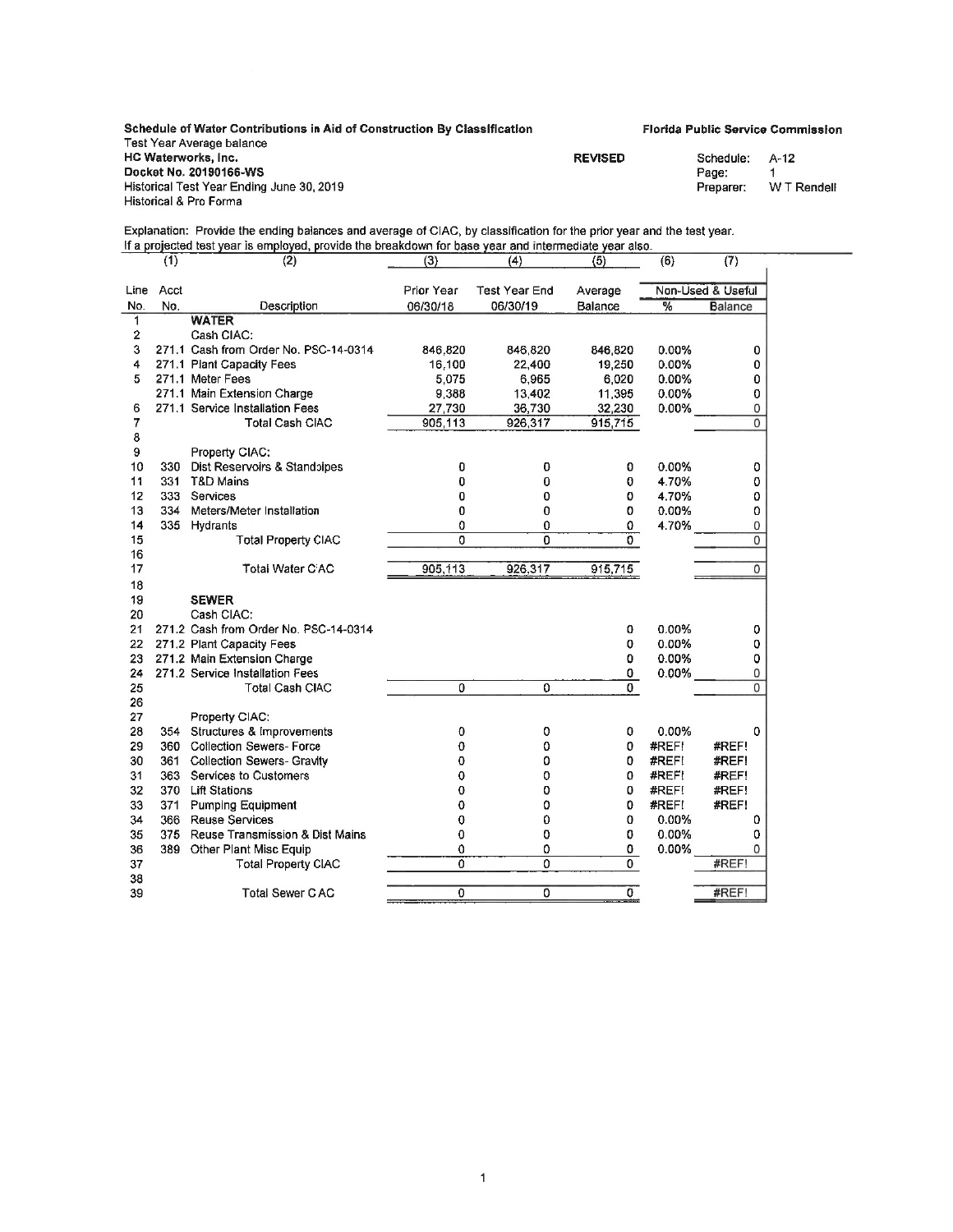Schedule of Water and Sewer Accumulated Amortization of CIAC Florida Public Service Commission Annual Balances Subsequent to Last Established Rate **Base** 

| HC Waterworks, Inc.                       | <b>REVISED</b> Schedule: A-13 |       |                       |
|-------------------------------------------|-------------------------------|-------|-----------------------|
| Docket No. 20190166-WS                    |                               | Page: | 1 of 2                |
| Historical Test Year Ending June 30, 2019 |                               |       | Preparer: W T Rendell |

Explanation: Provide the annual balance of accumulated amortization of CIAC, for water and sewer inception of utility service if rate base has not been established previously by this Commission; and yearly<br>additions, retirements, and adjustments by dollar amount up to the end of the test year. Provide an<br>additional pa

|                 | $\overline{(1)}$                  | (2)         | $\overline{(3)}$ |
|-----------------|-----------------------------------|-------------|------------------|
|                 |                                   | Water       | Sewer            |
| Line            |                                   | Year End    | Year End         |
| No.<br>1        | Description                       | Balance     | Balance          |
| $\overline{2}$  | 6/30/2014<br>Additions            |             |                  |
| 3               | Retirements                       |             |                  |
| 4               | Adjustments                       |             |                  |
| 5               | 6/30/2014                         |             |                  |
| 6               |                                   | 483,811     |                  |
| 7               | July 2014 - June 2015             |             |                  |
| 8               | Additions                         | 28,312      |                  |
| 9               | Retirements                       | 0           |                  |
| 10              | Adjustments                       | 0           |                  |
| 11              | 06/30/2015 Balance                | 512,123     |                  |
| 12 <sup>2</sup> |                                   |             |                  |
| 13              | July 2015 - June 2016             |             |                  |
| 14              | Additions                         | 31,673      |                  |
| 15              | Retirements                       | 0           |                  |
| 16              | Adjustments                       | 0           |                  |
| 17              | 06/30/2016 Balance                | 543,796     |                  |
| 18              |                                   |             |                  |
| 19              | July 2016 - June 2017             |             |                  |
| 20<br>21        | Additions                         | 32,105      |                  |
| 22              | Retirements                       | 0           |                  |
| 23              | Adjustments<br>06/30/2017 Balance | 0           |                  |
| 24              |                                   | 575,901     |                  |
| 25              | July 2017 - June 2018             |             |                  |
| 26              | Additions                         |             |                  |
| 27              | Retirements                       | 31,571<br>0 |                  |
| 28              | Adjustments                       | o           |                  |
| 29              | 06/30/2018 Balance                | 607,471     |                  |
| 30              |                                   |             |                  |
| 31              | July 2018 - June 2019             |             |                  |
| 32              | Additions                         | 32,261      |                  |
| 33              | Retirements                       | 0           |                  |
| 34              | Adjustments                       | 0           |                  |
| 35              | 06/30/2019 Balance                | 639,732     |                  |
|                 |                                   |             |                  |

Supporting Schedules: A-14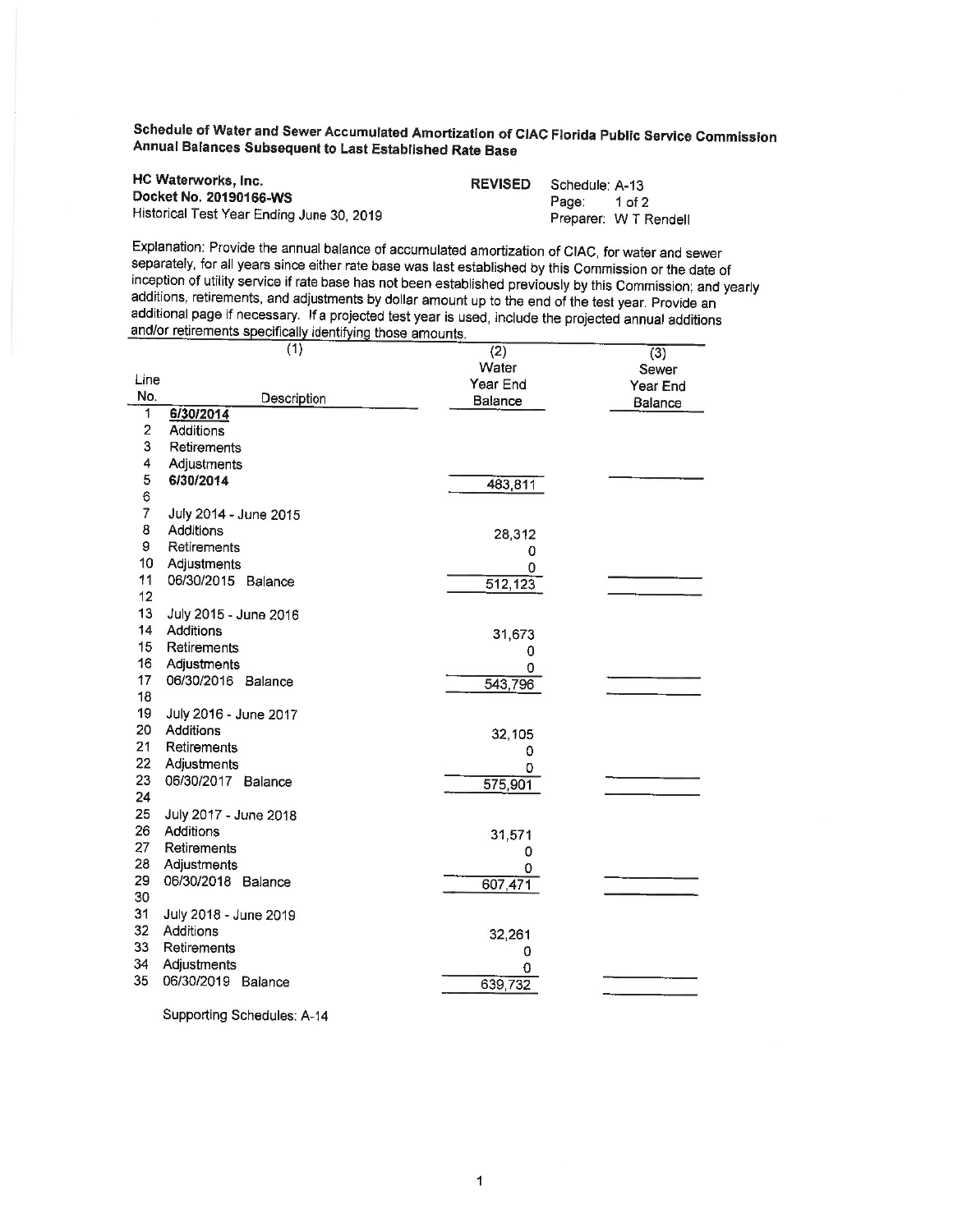# **Schedule of Working Capital Allowance Calculation**

 $\sim$   $\sim$ 

 $\mathcal{C}(\mathcal{A})$ 

**Florida Public Service Cc** 

| HC Waterworks, Inc.                       | <b>REVISED</b> | Schedule: | A-17        |
|-------------------------------------------|----------------|-----------|-------------|
| Docket No. 20190166-WS                    |                | Page:     | 1 of 1      |
| Historical Test Year Ending June 30, 2019 |                | Preparer: | W T Rendell |

Explanation: Provide the calculation of working capital using the formula method. This is calculated by taking the balance of O&M expenses divided by 8.

|      | (1)                                | (2)     | (3)        | (4) |
|------|------------------------------------|---------|------------|-----|
| Line |                                    |         |            |     |
| No.  |                                    | Water   | Wastewater |     |
| 1    | Final Rates - 06/30/2019           |         |            |     |
|      |                                    |         |            |     |
| 2    | per Books O&M Expense (from B-5,6) | 376.618 |            |     |
| 3    | 1/8th O&M Expense                  | 47 077  |            |     |
| 4    | Adjustments from B-3*1/8th         | 1 2 2 1 |            |     |
| 5    | Adjusted Working Capital           | 48.299  |            |     |
| 6    |                                    |         |            |     |
|      | Interim Rates - 06/30/2014         |         |            |     |
| 8    | per Books O&M Expense (from B-5,6) | 376,618 |            |     |
| 9    | 1/8th O&M Expense                  | 47.077  |            |     |
| 10   | Adjustments from B-3*1/8th         |         |            |     |
| 11   | Adjusted Working Capital           | 47.077  |            |     |
| 12   |                                    |         |            |     |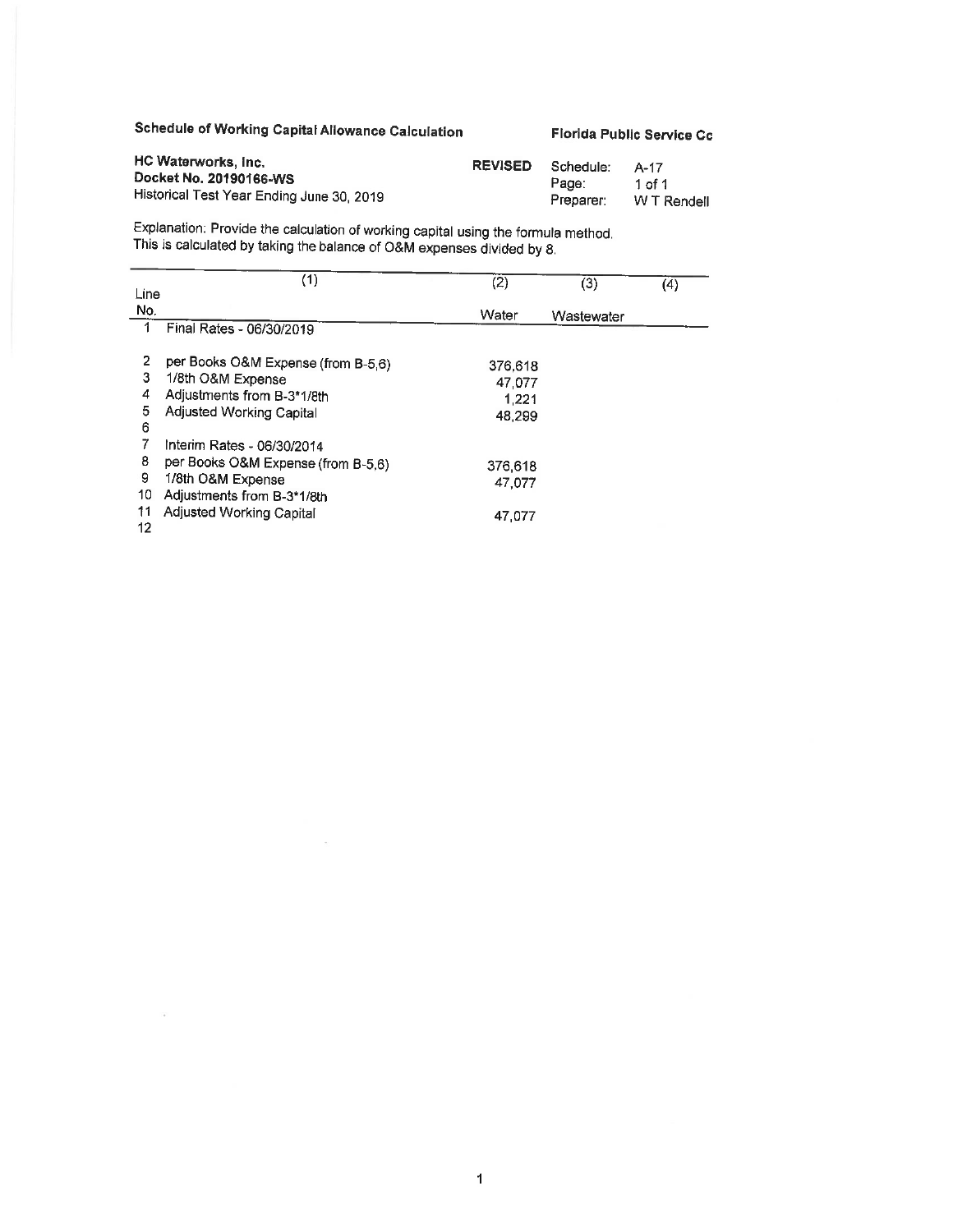# Comparative Balance Sheet - Equity Capital & Liabilities Florida Public Service Commission

| HC Waterworks, Inc.                       | <b>REVISED</b> | Schedule: | $A-19$      |
|-------------------------------------------|----------------|-----------|-------------|
| Docket No. 20190166-WS                    |                | Page:     | 1 of 1      |
| Historical Test Year Ending June 30, 2019 |                | Preparer: | W T Rendell |
| Historical [X ] Projected [ ]             |                |           |             |

| ED | Schedule: | $A-19$    |
|----|-----------|-----------|
|    | Page:     | 1 of 1    |
|    | Preparer: | W T Rende |

# Explanation: Provide a balance sheet for years requested. Provide same for historical base or intermediate, if not already showr

|                 | (1)                                          | (2)        | (3)              | (4)        |
|-----------------|----------------------------------------------|------------|------------------|------------|
| Line            |                                              | Prior Year | <b>Test Year</b> | Simple     |
| No.             | Liabilities                                  | 6/30/2018  | 7/31/2018        | Average    |
|                 |                                              |            |                  |            |
| 1               | Common Stock Issued                          | 571,093    | 571,093          | 571,093    |
| 2               | <b>Preferred Stock Issued</b>                |            |                  |            |
| 3               | Additional Paid in Capital                   | 730,007    | 730,007          | 730,007    |
| 4               | <b>Retained Earnings</b>                     | 263,750    | 291,399          | 277,575    |
| 5               | Other Equity Capital                         |            |                  |            |
| 6               |                                              |            |                  |            |
| 7               | <b>TOTAL EQUITY CAPITAL</b>                  | 1,564,850  | 1,592,499        | 1,578,675  |
| 8               |                                              |            |                  |            |
| 9               | TOTAL LONG TERM DEBT                         | 1,123,348  | 2.060.987        | 1,592,168  |
| 10              |                                              |            |                  |            |
| 11              | <b>Accounts Payable</b>                      | 274,900    | 22,676           | 148,788    |
|                 | 12 Accts & Int. Payable-Assoc Cos            |            |                  |            |
| 13              | <b>Customer Deposits</b>                     | 32,122     | 35,946           | 34,034     |
| 14              | <b>Other Deposits</b>                        | 2,000      | 2,000            | 2,000      |
|                 | 15 Accrued Taxes                             | 12,592     | 24,271           | 18,432     |
|                 | 16 Accrued Interest                          |            |                  |            |
| 17              | Note Payable                                 |            |                  |            |
| 18              | Misc. Accrued Liabilities - Accounting       |            |                  |            |
| 19              | Misc. Accrued Liabilities - Legal            |            |                  |            |
| 20              | Misc. Accrued Liabilities - RAFs             | 15,020     | 2,109            | 8,565      |
| 21              | Misc. Accrued Liabilities - Officer Salaries | 69,600     | 82,800           | 76,200     |
| 22              |                                              |            |                  |            |
| 23              | TOTAL CURRENT & ACC LIABILITIES              | 406,235    | 169,802          | 288,018    |
| 24              |                                              |            |                  |            |
| 25              | OTH. DEF. CREDITS & OPER. RESERVES           |            |                  |            |
| 26              |                                              |            |                  |            |
| 27 <sub>2</sub> | Contributions in Aid of Construction         | 1,256,783  | 1.289,327        | 1,273,055  |
| 28              | Less: Accum Amort of CIAC                    | (876, 654) | (918, 675)       | (897, 665) |
|                 | 29 Accumulated Deferred Income Taxes-FIT     |            |                  |            |
|                 | 30 Accumulated Deferred Income Taxes-SIT     |            |                  |            |
|                 | <b>OPED Reserve-Non-Current</b>              |            |                  |            |
|                 | Pension Reserve-Non-Current                  |            |                  |            |
| 31              | <b>Other Non-Current Liabilities</b>         |            |                  |            |
| 32              |                                              |            |                  |            |
| 33              | TOTAL CIAC & DEF. TAXES                      | 380,130    | 370,652          | 375,391    |
| 34              |                                              |            |                  |            |
| 35              | TOTAL EQUITY CAPITAL & LIABILITIES           | 3,474,563  | 4,193,940        | 3,834,252  |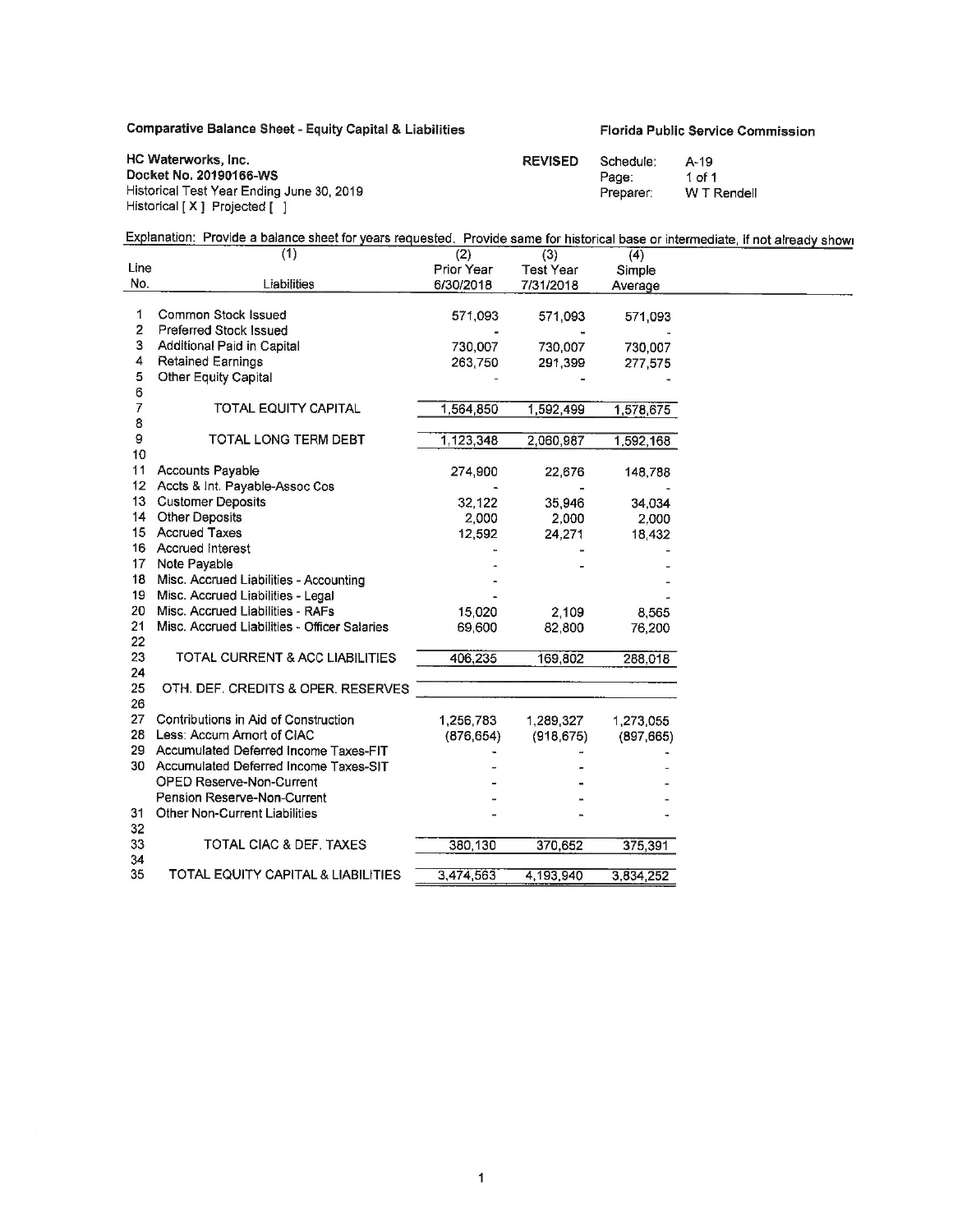**Operation** & **Maintenance Expense Comparison** - **Water Florida Public Service Commission** 

| <b>HC Waterworks, Inc.</b>                | <b>REVISED</b> | Schedule: | - B-7       |
|-------------------------------------------|----------------|-----------|-------------|
| Docket No. 20190166-WS                    |                | Page:     | 1 of 1      |
| Historical Test Year Ending June 30, 2019 |                | Preparer: | W T Rendell |

Explanation: Complete the following comparison of the applicant's current and prior test year O & M expenses before this Commission. Provide an explanation of all differences which are not attributable to the change in customer growth and the CPI-U. If the applicant has not had a previous rate case, use the year 5 years prior to the test year for comparison. Provide an additional schedule, if necessary, to explain differences.

|                      | (1)  | (2)                                     | $\overline{(3)}$  | $\overline{(4)}$ | (5)        | (6)            |
|----------------------|------|-----------------------------------------|-------------------|------------------|------------|----------------|
|                      |      |                                         | <b>Prior Test</b> |                  |            |                |
| Line                 | Acct |                                         | Year              | <b>Test Year</b> |            |                |
| No.                  | No.  | <b>Account Name</b>                     | 2014              | Adjusted         | Difference | % Difference   |
| 1                    | 601  | Salaries & Wages - Employees            | $\Omega$          | U                | 0          |                |
| 2<br>3               | 603  | Salaries & Wages - Bonus                | 9,120             | 10,000           | 880        | 10%            |
|                      | 604  | <b>Employee Pensions &amp; Benefits</b> | 0                 | 0                | 0          |                |
| 4                    | 610  | <b>Purchased Water</b>                  | 0                 | 0                | 0          |                |
| 5                    | 615  | <b>Purchased Power</b>                  | 51,043            | 39,975           | (11,068)   | $-22%$         |
| 6                    | 616  | Fuel for Power Production               | $\Omega$          | 0                | 0          |                |
| $\overline{7}$       | 618  | Chemicals                               | 27,371            | 35,152           | 7,781      | 28%            |
| 8                    | 620  | Materials & Supplies                    | 86                | 0                | (86)       | $-100%$        |
| $\hbox{\large\it g}$ | 630  | Contractual Services - Other            | 0                 | 200              | 200        |                |
| 10                   | 631  | Contractual Services - Engineering      | 0                 | 5,179            | 5,179      |                |
| 11                   | 632  | Contractual Services - Accounting       | 2,388             | 0                | (2,388)    | $-100%$        |
| 12                   | 633  | Contractual Services - Legal            | 0                 | 150              | 150        |                |
| 13                   | 634  | Contractual Services - Mgmt. Fees       | 0                 | 0                | 0          |                |
| 14                   | 635  | Contractual Services - Testing          | 0                 | 31               | 31         |                |
| 15                   | 636  | Contractual Services - Other            | 194,848           | 263,131          | 68,283     | 35%            |
| 16                   | 641  | Rental of Building/Real Prop.           | 0                 | 0                | 0          |                |
| 17                   | 642  | Rental of Equipment                     | 0                 | 0                | 0          |                |
| 18                   | 650  | <b>Transportation Expenses</b>          | 0                 | 0                | 0          |                |
| 19                   | 656  | Insurance - Vehicle                     | $\Omega$          | $\mathbf 0$      | 0          |                |
| 20                   | 657  | Insurance - General Liability           | 2,073             | 1,800            | (273)      | $-13%$         |
| 21                   | 658  | Insurance - Workman's Comp.             | 0                 | 0                | 0          |                |
| 22                   | 659  | Insurance - Other                       | 0                 | 0                | 0          |                |
| 23                   | 660  | <b>Advertising Expense</b>              | 0                 | 0                | 0          |                |
| 24                   | 666  | Reg. Comm. Exp. - Rate Case Amort.      | 1,523             | 1,125            | (398)      | $-26%$         |
| 25                   | 667  | Reg. Comm. Exp. - Other                 |                   | 0                | 0          |                |
| 26                   | 670  | <b>Bad Debt Expense</b>                 | 7,434             | 8,151            | 717        | 10%            |
| 27                   | 675  | Miscellaneous Expense                   | 4,510             | 9,273            | 4,763      | 106%           |
| 28                   |      |                                         |                   |                  |            |                |
| 29                   |      |                                         |                   |                  |            |                |
| 30                   |      | TOTAL WATER O & M EXPENSES              | 300,396           | 374,167          | 73,771     | 24.56%         |
| 31                   |      |                                         |                   |                  |            |                |
| 32                   |      | <b>Total SFR Customers</b>              | 955               | 949              | (6)        | 0.00%          |
| 33                   |      | Consumer Price Index - U                |                   |                  |            |                |
| 34                   |      | Growth Plus Inflation                   |                   |                  |            | 7.77%<br>7.77% |
|                      |      |                                         |                   |                  |            |                |

Supporting Schedules: B-5, F-9

|      | Annual | <b>Annual</b>                    |
|------|--------|----------------------------------|
|      |        | <b>PSC Approver PSC Approved</b> |
| Year | Index  | <b>Cum Incr</b>                  |
| 2014 | 1.41%  | 1.41%                            |
| 2015 | 1.57%  | 3.00%                            |
| 2016 | 1.29%  | 4.33%                            |
| 2017 | 1.51%  | 5.91%                            |
| 2018 | 1.76%  | 7.77%                            |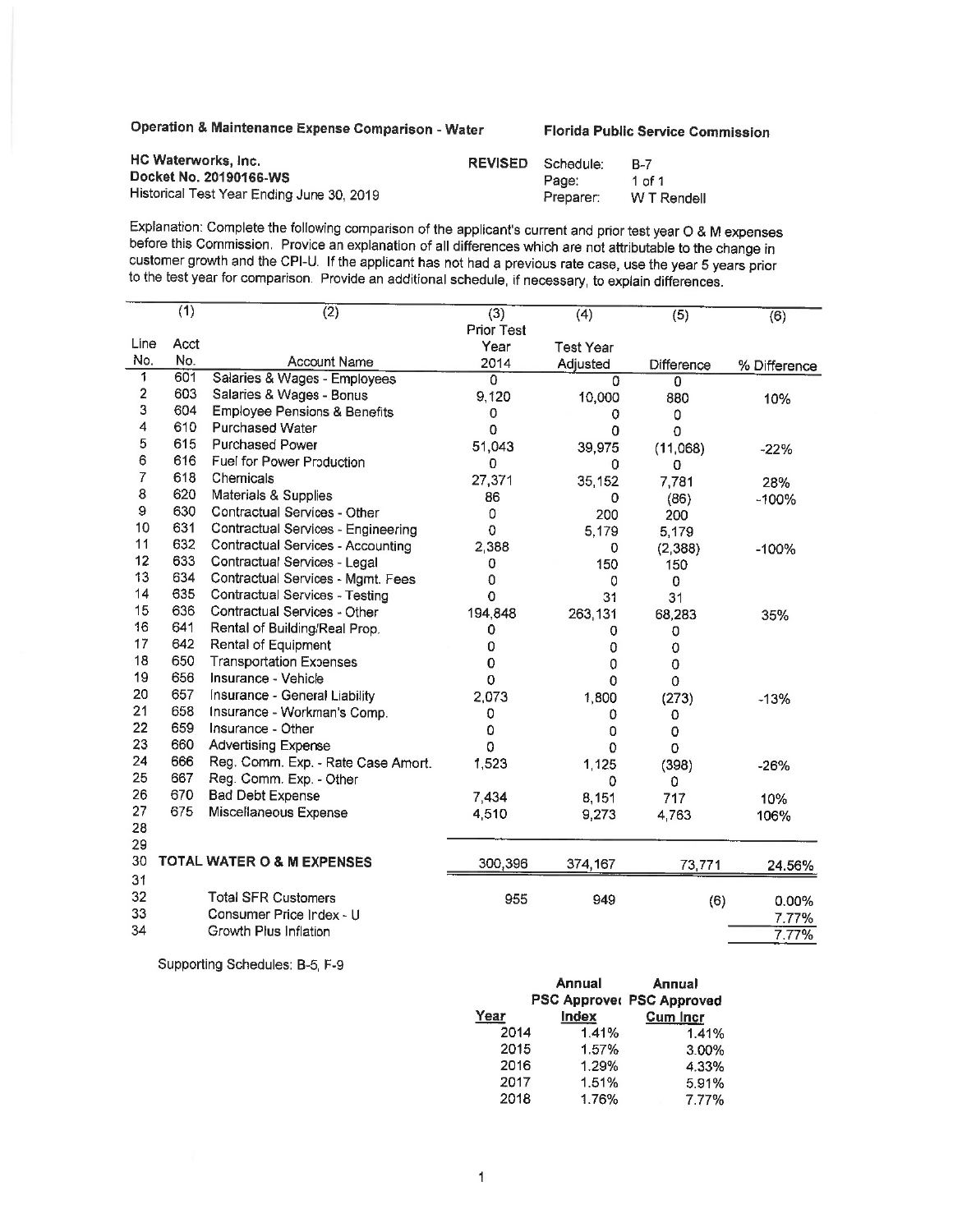# **Operation** & **Maintenance Expense Comparison** - **Water**

# HC **Waterworks,** Inc. Historical Test Year Ending June 30, 2019

**Florida Public Service Commission** 

**REVISED** Schedule: B-7 Supl Page: 1 of 1 Preparer: W T Rendell

Explanation: Provide an explanation of all differences which are not attributable to the change in customer growth and the CPI-U.

| Line | Acct | (2)                          | (3)                                                                                                                |  |
|------|------|------------------------------|--------------------------------------------------------------------------------------------------------------------|--|
| No.  | No.  | <b>Account Name</b>          | Explanation                                                                                                        |  |
|      | 601  | Salaries & Wages - Employees | Salaries were increased in 2017 - there has<br>not been an increase since                                          |  |
|      | 618  | lChemicals                   | Change in water treatment - addition of acid<br>and caustic at Lake Josephine WTP                                  |  |
| 3    | 636  | Contractual Services - Other | Revision to contract due to not covering<br>cost to operate. Addition of force draft<br>aeration, acid, & caustic. |  |
|      | 675  | Miscellaneous Expense        | Loan Fee - Bank of Tampa \$4 872                                                                                   |  |
|      | 670  | <b>Bad Debt Expense</b>      | increase in bad debt of customers                                                                                  |  |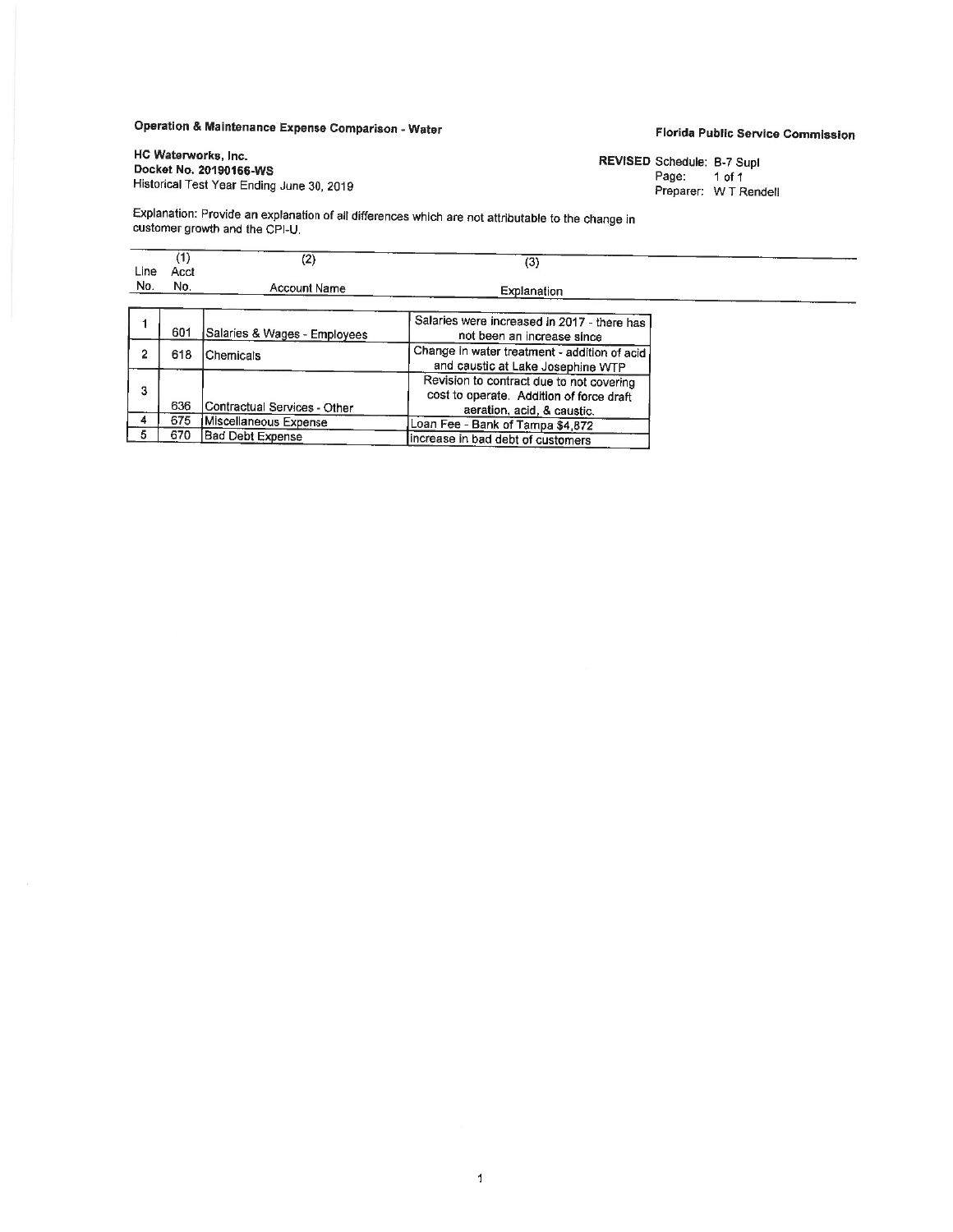Anocatlon of EXl)fflSH lntercompany Expense• Per Books HC Waterwork1, Inc. Docket No. **REVISED** S<:hedule: B-12 20180166·WS Historical Test Year Ending June 30, 2019<br>Historical [ X ] Projected [ ]

### **Florida** Public **Service Commission**

Page: Preparer. WT Rendell

Explanation: Provide a schedule detailing expenses which are subject to allocation between systems (water, sewer & gas, etc.)<br>showing allocation percentages, gross amounts, amounts allocated, and a detailed description of

|                            | (1)                             | (2)                                    | (3)                                                                                                                                                              | (4)    | (5)                    | (6)   | (7)     | $\overline{\langle 8 \rangle}$ |               |                   |       |                |         |
|----------------------------|---------------------------------|----------------------------------------|------------------------------------------------------------------------------------------------------------------------------------------------------------------|--------|------------------------|-------|---------|--------------------------------|---------------|-------------------|-------|----------------|---------|
| Line                       |                                 | Acct. No.                              |                                                                                                                                                                  |        | Allocation Percentages |       |         | Allocation                     | (9)           | (10)              | (11)  | (12)           | (13)    |
| No.                        | Water Sewer                     |                                        | Description                                                                                                                                                      | Water  | Sewer                  | Other | Total   |                                |               | Amounts Allocated |       |                | Gross   |
|                            |                                 |                                        |                                                                                                                                                                  |        |                        |       |         | Method                         | Water         | Sewer             | Other | Total          | Amounts |
|                            | 601                             | 701                                    | Salaries & Wages - Employees                                                                                                                                     |        |                        |       |         |                                |               |                   |       |                |         |
| 2                          | 603                             | 703                                    | Salaries & Wages - Officers, Exec.                                                                                                                               |        |                        |       |         |                                |               |                   |       |                |         |
| 3                          | 604                             | 704                                    | Employee Pensions & Benefits                                                                                                                                     |        |                        |       |         |                                |               |                   |       |                |         |
| 4                          | 610                             | 710                                    | Purchased Water/Sewage Trtmnt                                                                                                                                    |        |                        |       |         |                                |               |                   |       |                |         |
| 5                          | 615                             | 715                                    | Purchased Power                                                                                                                                                  |        |                        |       |         |                                |               |                   |       |                |         |
| 6                          | 616                             | 716                                    | Fuel for Purchased Power                                                                                                                                         |        |                        |       |         |                                |               |                   |       |                |         |
|                            | 618                             | 718                                    | Chemicals                                                                                                                                                        |        |                        |       |         |                                |               |                   |       |                |         |
| 8                          | 620                             | 720                                    | Materials & Supplies                                                                                                                                             |        |                        |       |         |                                |               |                   |       |                |         |
| 9                          | 631                             | 731                                    | Contractual Services - Engineering                                                                                                                               |        |                        |       |         |                                |               |                   |       |                |         |
| 10                         | 630                             | 732                                    | Contractual Services - Accounting                                                                                                                                | 50.00% | 50.00%                 |       | 100.00% | N/A                            |               |                   |       |                |         |
| 11                         | 633                             | 733                                    | Contractual Services - Legal                                                                                                                                     | 50.00% | 50.00%                 |       | 100.00% | N/A                            | <b>N/A</b>    | <b>N/A</b>        |       | \$             | \$      |
| 12                         | 634                             | 734                                    | Contractual Services - Mgmt, Fees                                                                                                                                |        |                        |       |         |                                | N/A           | <b>N/A</b>        |       | Ŝ              | \$      |
| 13                         | 635                             | 735                                    | Contractual Services - Testing                                                                                                                                   |        |                        |       |         |                                |               |                   |       |                |         |
| 14                         | 636                             | 736                                    | Contractual Services - Other                                                                                                                                     |        |                        |       |         |                                |               |                   |       |                |         |
| 15                         | 641                             | 741                                    | Rental of Building/Real Prop.                                                                                                                                    |        |                        |       |         |                                |               |                   |       |                |         |
| 16                         | 642                             | 742                                    | Rental of Equipment                                                                                                                                              |        |                        |       |         |                                |               |                   |       |                |         |
| 17                         | 650                             | 750                                    | <b>Transportation Expenses</b>                                                                                                                                   |        |                        |       |         |                                |               |                   |       |                |         |
| 18                         | 656                             | 756                                    | Insurance - Vehicle                                                                                                                                              |        |                        |       |         |                                |               |                   |       |                |         |
| 19                         | 657                             | 757                                    | Insurance - General Liability                                                                                                                                    |        |                        |       |         |                                |               |                   |       |                |         |
| 20                         | 658                             | 758                                    | Insurance - Workman's Comp.                                                                                                                                      | 77.09% | 22.91%                 |       |         | # Customers                    | \$1,800.00 \$ | 534.84            |       | $$2,334.84$ \$ |         |
| 21                         | 659                             |                                        |                                                                                                                                                                  |        |                        |       |         |                                |               |                   |       |                |         |
|                            |                                 |                                        |                                                                                                                                                                  |        |                        |       |         |                                |               |                   |       |                |         |
|                            |                                 |                                        |                                                                                                                                                                  |        |                        |       |         |                                |               |                   |       |                |         |
|                            |                                 |                                        |                                                                                                                                                                  |        |                        |       |         |                                |               |                   |       |                |         |
|                            |                                 |                                        |                                                                                                                                                                  |        |                        |       |         |                                |               |                   |       |                |         |
|                            |                                 |                                        |                                                                                                                                                                  |        |                        |       |         |                                |               |                   |       |                |         |
| 22<br>23<br>24<br>25<br>26 | 660<br>666<br>667<br>670<br>675 | 759<br>760<br>766<br>767<br>770<br>775 | Insurance - Other<br>Advertising Expense<br>Reg. Comm. Exp. - Rate Case Amort.<br>Reg. Comm. Exp. - Rate Case Other<br>Bad Debt Expense<br>Miscellaneous Expense |        |                        |       |         |                                |               |                   |       |                |         |

 $\ddagger$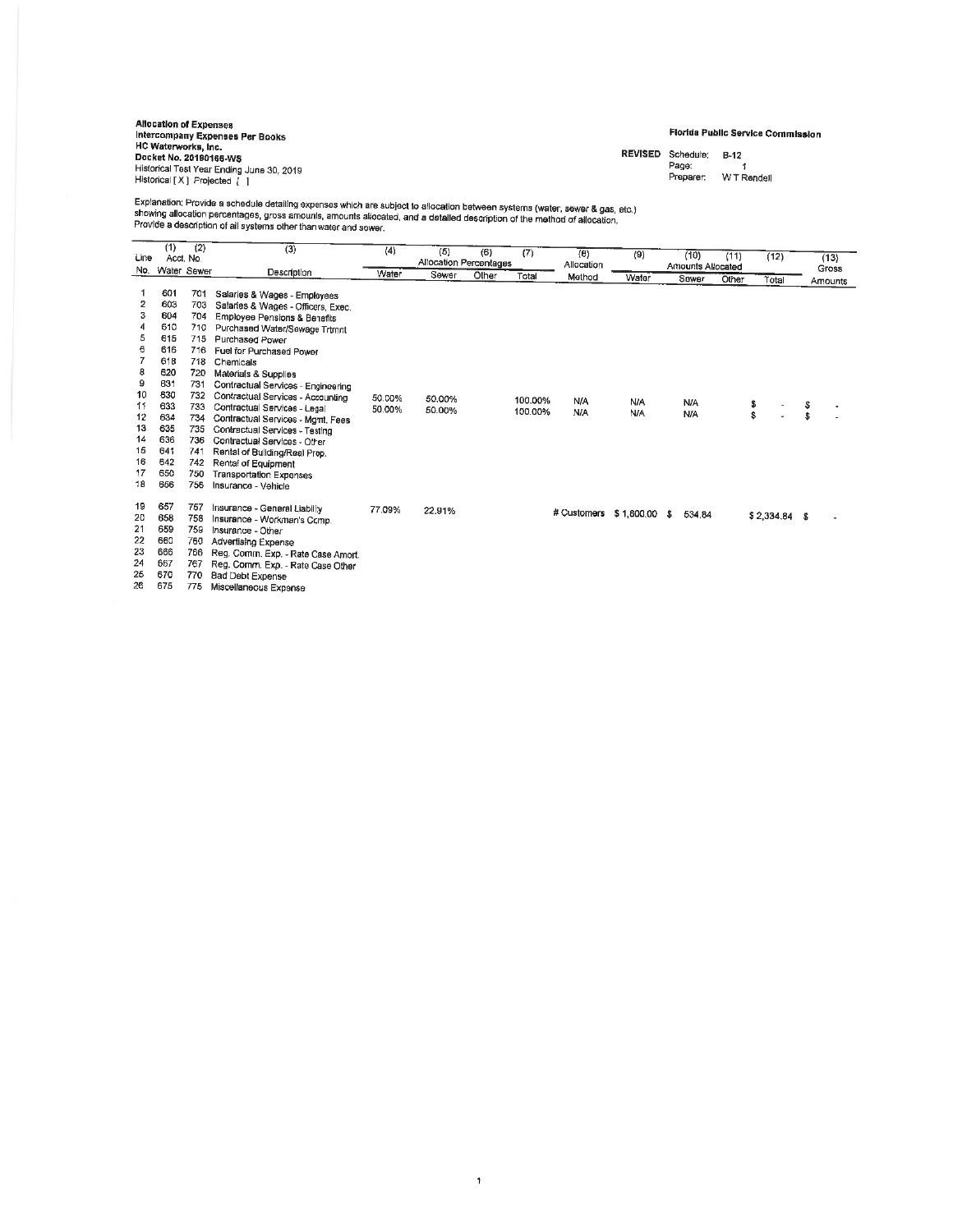# Taxes Other Than Income **Florida Public Service Commission**

| HC Waterworks, Inc.                       | <b>REVISED</b> Schedule: | B-15        |
|-------------------------------------------|--------------------------|-------------|
| Docket No. 20190166-WS                    | Page:                    | 1 of 1      |
| Historical Test Year Ending June 30, 2019 | Preparer:                | W T Rendell |

Explanation: Complete the following schedule of all taxes other than income. For all allocations, provide description of allocation and calculations.

|              | (1)<br>$\overline{(2)}$                                  | $\overline{(3)}$         | $\overline{(4)}$ | (5)                    | (6)            | (7)      |
|--------------|----------------------------------------------------------|--------------------------|------------------|------------------------|----------------|----------|
| Line         |                                                          | Regulatory<br>Assessment |                  | RE & Personal          |                |          |
| No.          | Description                                              | Fees (RAFs)<br>4.50%     | Payroll<br>Taxes | Property Tax<br>on U&U | Other          | Total    |
| <b>Water</b> |                                                          |                          |                  |                        |                |          |
| 1<br>2       | Test Year Per Books                                      | 25 837                   | 0                | 29,721                 | 0              | 55,559   |
| 3            | Adjustments to Test Year (Explain)                       |                          |                  |                        |                |          |
| 4            | RAF on Adj'd Rev - RAF Per Books                         | (200)                    |                  |                        |                | (200)    |
| 5            | Property Tax NU&U Adj                                    |                          |                  | (354)                  |                | (354)    |
|              | Pass through Property Tax Increase                       |                          |                  | 4.474                  |                | 4,474    |
|              | Property Tax on Pro Forma Plant                          |                          |                  | 4,891                  |                | 4,891    |
| 6<br>7       | <b>Total Test Year Adjustments</b>                       | (200)                    | 0                | 9,011                  | 0              | 8,810    |
|              | Adjusted Test Year                                       | 25,637                   | $\overline{O}$   | 38,732                 | 0              | 64,369   |
| 8<br>9       |                                                          |                          |                  |                        |                |          |
| 10           | RAFs Assoc. with Revenue Increase                        |                          |                  |                        |                |          |
| 11           |                                                          | 7,847                    |                  |                        |                | 7,847    |
| 12           | <b>Total Adjusted</b>                                    | 33,484                   | 0                | 38,732                 | $\Omega$       | 72,216   |
|              |                                                          |                          |                  |                        |                |          |
| <b>Sewer</b> |                                                          |                          |                  |                        |                |          |
| 13           | <b>Test Year Per Books</b>                               |                          |                  |                        | 0              | 0        |
| 14           |                                                          |                          |                  |                        |                |          |
| 15           | Adjustments to Test Year (Explain)                       |                          |                  |                        |                |          |
| 16<br>17     | RAF on Adj'd Rev - RAF Per Books                         |                          |                  |                        |                | 0        |
| 18           | Property Tax Reclass & NU&U Adj                          |                          |                  |                        |                | 0        |
| 19           | Payroll Adjustments                                      |                          |                  |                        |                | 0        |
| 20           | <b>Total Test Year Adjustments</b><br>Adjusted Test Year | 0                        | 0                | $\mathbf 0$            | 0              | 0        |
| 21           |                                                          | ō                        | ö                | $\overline{0}$         | 0              | $\Omega$ |
| 22           | RAFs Assoc. with Revenue Increase                        | 0                        |                  |                        |                |          |
| 23           |                                                          |                          |                  |                        |                | 0        |
| 24           | <b>Total Pro Forma</b>                                   | σ                        | $\overline{0}$   | $\sigma$               | $\overline{0}$ | ᠊ᢐ       |

Recap Schedules: B-1, B-2 Source Schedule: B-3 Payroll taxes: FICA=7.65%, Fed & State Unemployment=0.41%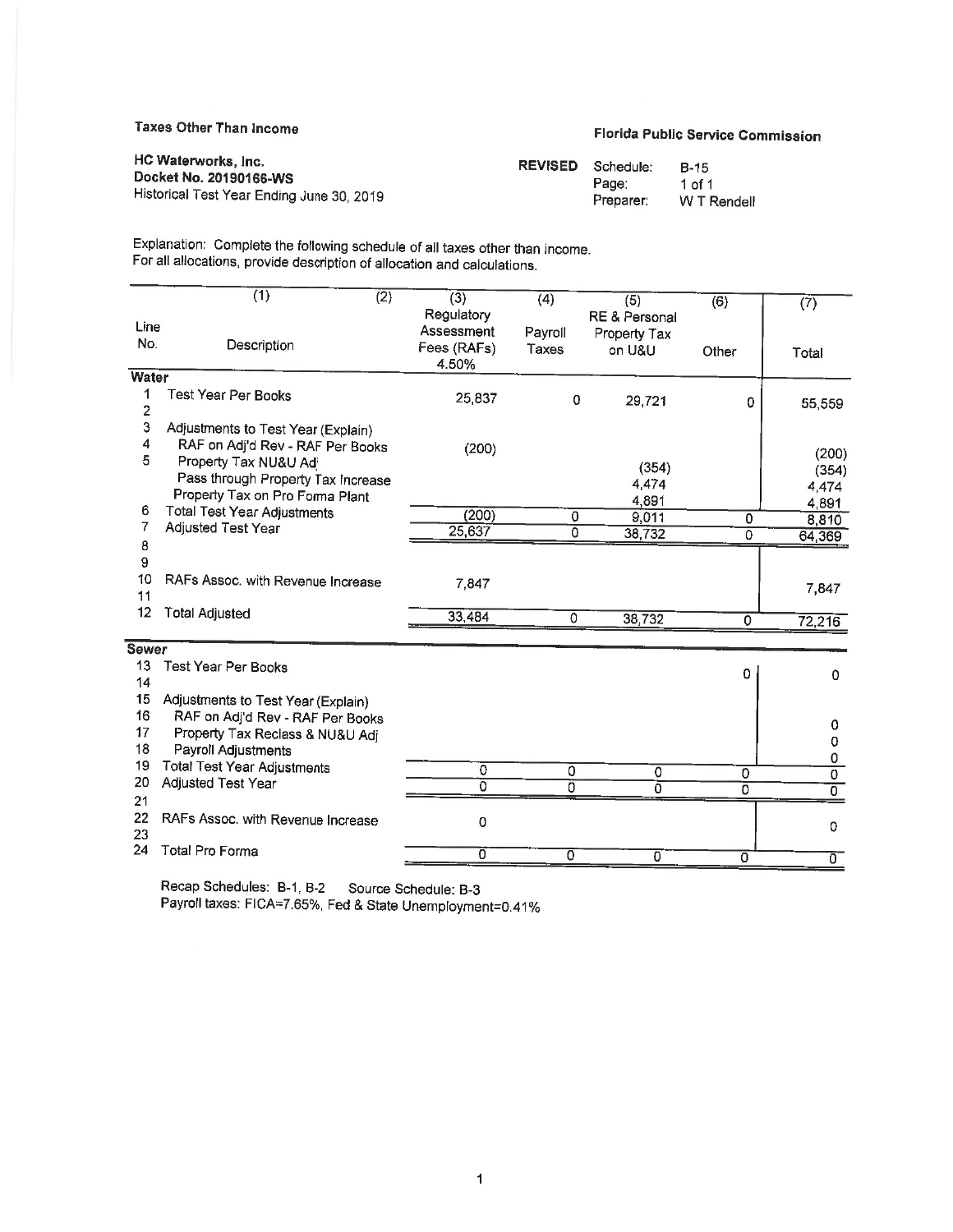| Reconciliation of Capital Structure to Requested Rate Base<br>13 Month Average Balance                                     |                | Florida Public Service Commission |                              |
|----------------------------------------------------------------------------------------------------------------------------|----------------|-----------------------------------|------------------------------|
| HC Waterworks, Inc.<br>Docket No. 20190166-WS<br>Historical Test Year Ending June 30, 2019<br>Historical [X] Projected [ ] | <b>REVISED</b> | Schedule:<br>Page:<br>Preparer:   | D-2<br>1 of 1<br>W T Rendell |

Explanation: Provide a reconciliation of the average basis capital structure to requested rate base. Explain all adjustments. Submit an additional schedule if a year-end basis Is used.

|             | (1)                               |                         |                        | (2)                   | (3)<br>Reconciliation   | (4)<br>Reconciled       | (5)                     |
|-------------|-----------------------------------|-------------------------|------------------------|-----------------------|-------------------------|-------------------------|-------------------------|
| Line<br>No. | Class of Capital                  | Prior Year<br>6/30/2018 | Test Year<br>6/30/2019 | Test Year<br>Averaget | Adjustments<br>Pro rata | To Test Yr<br>Rate Base | Supporting<br>Schedules |
|             | Long-Term Debt                    | 1,123,348               | 2,060,987              | 1,592,168             | (96, 766)               | 1.495.402               |                         |
|             | Short-Term Debt                   |                         |                        |                       |                         |                         | $D-5$                   |
|             | <b>Preferred Stock</b>            |                         |                        | o                     |                         |                         | $D-4$                   |
| 4           | Common Stock                      | 1.564,850               | 1,592.499              | 1,578,675             | (95, 946)               | 1.482.729               | $D-3$                   |
| 5           | <b>Customer Deposits</b>          | 32.122                  | 35.946                 | 34.034                | (2,068)                 | 31.966                  | $D-7$                   |
| 6           | Accumulated Deferred Income Taxes |                         |                        | o                     |                         | o                       | $C-6$                   |
| 8           | Total                             | 2,720,321               | 3,689.432              | 3,204,877             | (194, 780)              | 3,010,097               | $A-1$                   |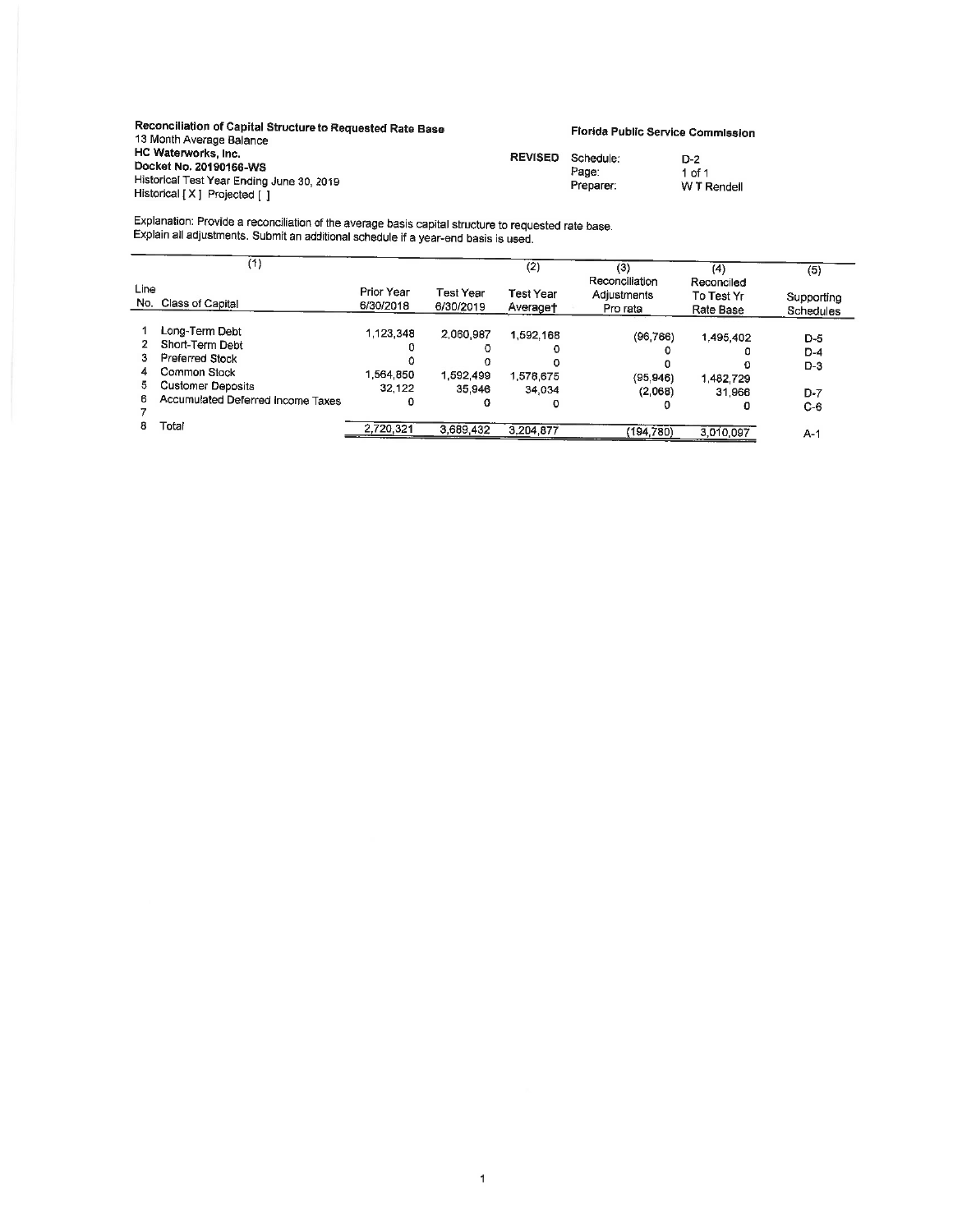Schedule of Customer Deposits **Florida** Public **Service** Commission

| <b>HC Waterworks, Inc.</b>                | <b>REVISED</b> | Schedule: | D-7         |
|-------------------------------------------|----------------|-----------|-------------|
| Docket No. 20190166-WS                    |                | Page:     | 1 of 1      |
| Historical Test Year Ending June 30, 2019 |                | Preparer: | W T Rendell |

Utility [ X ] or Parent [ ]

Explanation: Provide a schedule of customer deposits on a 13 month average basis.

|      | (1)                        | $\overline{(2)}$ | $\overline{(3)}$ | (4)      | (5)       |
|------|----------------------------|------------------|------------------|----------|-----------|
|      |                            |                  |                  |          | Ending    |
| Line |                            | Beginning        | Deposits         | Deposits | Balance   |
| No.  | Month & Year               | <b>Balance</b>   | Received         | Refunded | $(2+3-4)$ |
|      |                            |                  |                  |          |           |
| 1    | Jun-2018                   | 30,681           | 757              | 95       | 31,344    |
| 2    | Jul-2018                   | 31,344           | 1,636            | 591      | 32.388    |
| 3    | Aug-2018                   | 32,388           | 941              | 644      | 32,685    |
| 4    | Sep-2018                   | 32,685           | 347              | 198      |           |
| 5    | Oct-2018                   | 32,834           |                  |          | 32.834    |
| 6    | Nov-2018                   |                  | 1,833            | 832      | 33,835    |
| 7    |                            | 33,835           | 1,388            | 149      | 35.074    |
|      | Dec-2018                   | 35,074           | 1,438            | 832      | 35,680    |
| 8    | Jan-2019                   | 35,680           | 1,339            | 775      | 36,244    |
| 9    | Feb-2019                   | 36,244           | 1,637            | 5,729    | 32.152    |
| 10   | Mar-2019                   | 32.152           | 1,585            | 874      | 32,863    |
| 11   | Apr-2019                   | 32,863           | 2,033            | 495      | 34,401    |
| 12   | May-2019                   | 34,401           | 1.040            | 397      |           |
| 13   | Jun-2019                   | 35,044           |                  |          | 35,044    |
| 14   | 13 Month Average           |                  | 893              | 287      | 35,650    |
|      |                            |                  |                  |          | 33,861    |
| 15   | Simple Average - June/June |                  |                  |          | 33,497    |
|      | June 2019 Balance Sheet    |                  |                  | 35,946   |           |
|      | Difference                 |                  |                  |          |           |
|      |                            |                  |                  | 296      | 0.82%     |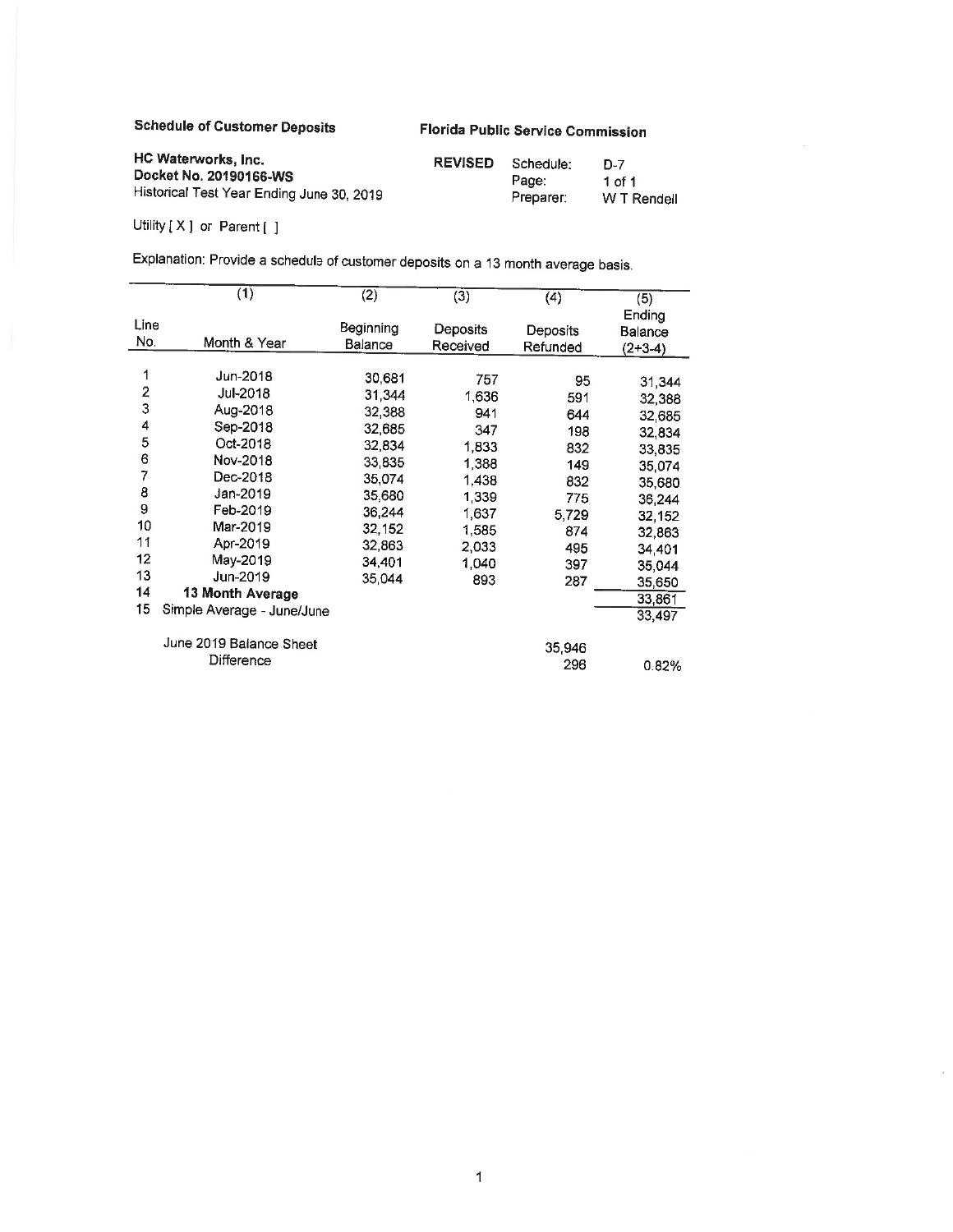**Rate Schedule** - **Water** 

 $\sim 0$ 

# **Florida Public Service Commission**

| HC Waterworks, Inc.                                                | <b>REVISED</b> Schedule: E-1w |                       |
|--------------------------------------------------------------------|-------------------------------|-----------------------|
| Docket No. 20190166-WS                                             | Page:                         | 1 of 1                |
| Historical Test Year Ending June 30, 2019<br>Water [X] or Sewer [] |                               | Preparer: W T Rendell |
|                                                                    |                               |                       |

|      | Explanation: Provide a schedule of present rates and proposed rates. |           |                   |
|------|----------------------------------------------------------------------|-----------|-------------------|
|      | (1)                                                                  | (2)       | (3)               |
| Line |                                                                      | Prior     |                   |
| No.  | Class/Meter Size                                                     | to Filing | Proposed<br>Rates |
| 1    | Residential                                                          |           |                   |
| 2    | 5/8" X 3/4"                                                          | 20.99     | 31.63             |
| 3    | 3/4"                                                                 | 31.49     | 47.45             |
| 4    | 1 <sup>11</sup>                                                      | 52.48     | 79.08             |
| 5    | $1 - 1/2"$                                                           | 104.97    | 158.16            |
| 6    | 2"                                                                   | 167.95    | 253.06            |
| 7    | 3"                                                                   | 335.89    | 506.11            |
| 8    | 4"                                                                   | 524.83    | 790.80            |
| 9    | 6"                                                                   | 1,049.66  | 1,581.61          |
| 10   | 8"                                                                   | 1,679.46  | 2,530.57          |
| 11   | 10"                                                                  | 2,414.22  | 3,637.70          |
| 12   | Gallonage Charge, per 1,000 gallons                                  |           |                   |
| 13   | $0 - 3,000$ gal.                                                     | 8.07      | 10.82             |
| 14   | Over 3,000                                                           | 10.10     | 16.23             |
| 15   |                                                                      |           | $\overline{a}$    |
| 16   |                                                                      |           |                   |
| 17   | <b>General Service (GS1)</b>                                         |           |                   |
| 18   | 5/8" X 3/4"                                                          | 20.99     | 31.63             |
| 19   | 3/4"                                                                 | 31.49     | 47.45             |
| 20   | 1 <sup>n</sup>                                                       | 52.48     | 79.08             |
| 21   | $1 - 1/2"$                                                           | 104.97    | 158.16            |
| 22   | 2"                                                                   | 167.95    | 253.06            |
| 23   | 3"                                                                   | 335.89    | 506.11            |
| 24   | 4"                                                                   | 524.83    | 790.80            |
| 25   | 6"                                                                   | 1 049.66  | 1,581.61          |
| 26   | 8"                                                                   | 1,679.46  | 2,530.57          |
| 27   | 10"                                                                  | 2,414.22  | 3,637.70          |
| 28   | Gallonage Charge                                                     | 8.66      | 12.47             |
| 29   |                                                                      |           |                   |
| 30   | <b>General Service (GS2)</b>                                         |           |                   |
| 31   | Lake Josephine RV Resort                                             | 1 574.49  | 2,372.25          |
| 32   | Gallonage Charge                                                     | 8.66      | 12.47             |
| 33   |                                                                      |           |                   |
| 34   | <b>Private Fire Protection</b>                                       |           |                   |
| 35   | 2"                                                                   | 14.00     | 21.09             |
| 36   | 3"                                                                   | 27.99     | 42.18             |
| 37   | 4"                                                                   | 43.74     | 65.90             |
| 38   | 6"                                                                   | 87.47     | 131.80            |
| 39   | 8"                                                                   | 139.95    | 210.88            |
| 40   | 10"                                                                  | 201.19    | 303.14            |

 $\sim 10^{-11}$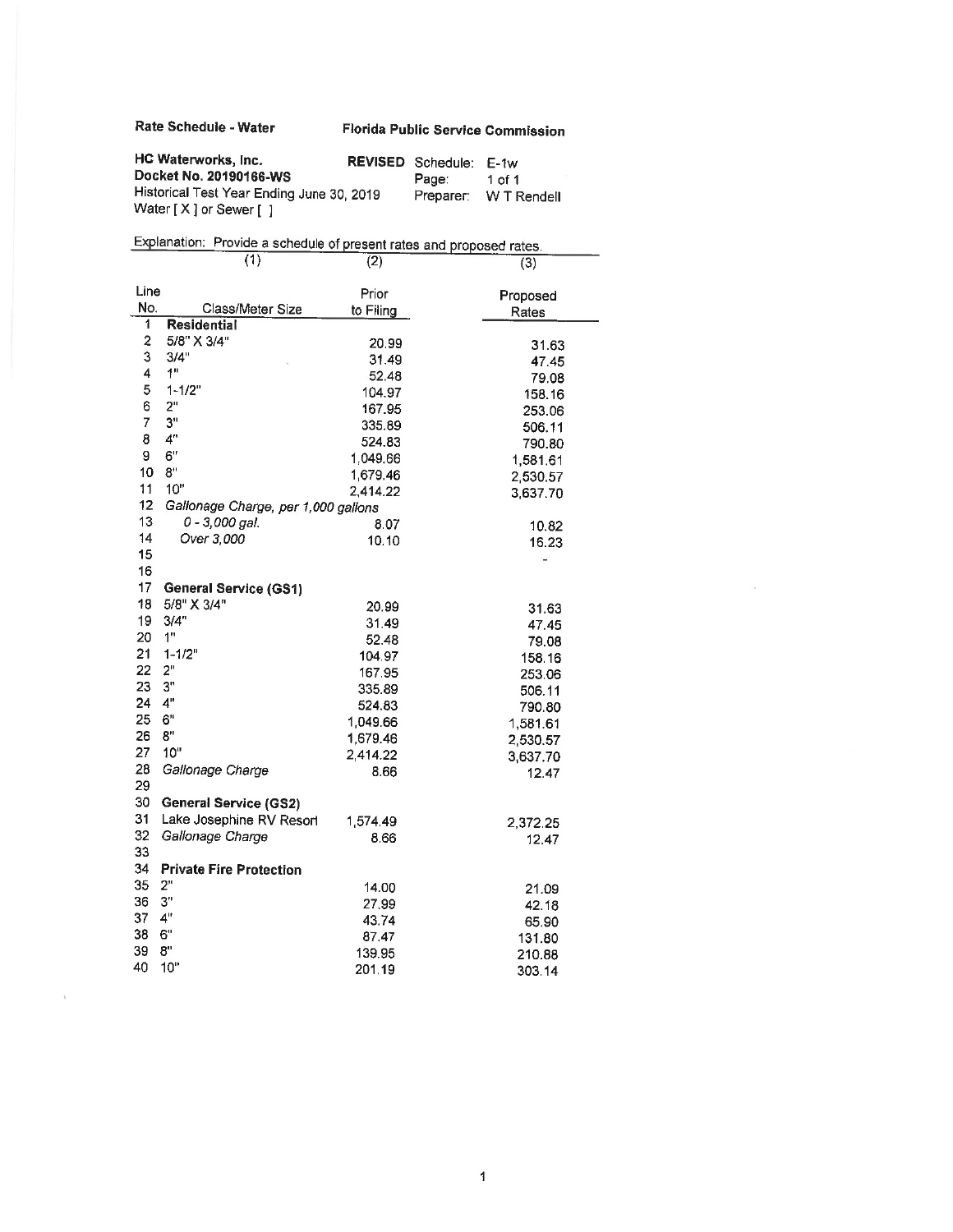#### **Revenue Schedule al Present and Proposed Rates Florida** Public **Service Commission**

| HC Waterworks, Inc.<br>Docket No. 20190166-WS                                                                                                                                                                                                                                       | Schedule:<br>Page: | $E-2w$<br>1 of 1 | <b>REVISED</b> |
|-------------------------------------------------------------------------------------------------------------------------------------------------------------------------------------------------------------------------------------------------------------------------------------|--------------------|------------------|----------------|
| Historical Test Year Ending June 30, 2019<br>Water [X I or Sewer [ ]                                                                                                                                                                                                                | Preparer:          | W T Rendell      |                |
| Explanation: Provide a calculation of revenues at present and proposed rates using the billing analysis. Explain any differences between<br>these revenues and booked revenues. If a rate change occurred during the test year, a revenue calculation must be made for each period. |                    |                  |                |

| Rate Prior Revenue at ProForma<br>Repressed<br>Proposed<br>Revenue at<br>Adjusted<br>Test<br>Test Year<br>Adjusted<br>Test Year TY Cons<br>Line<br>Rate Prior Block Cons Block Cons RateW/Rprsn Rpsn Rates<br>to Filing<br>in 1,000 gal. Year Rate<br>Bills<br>Cons<br>Revenue<br>Bills<br>No.<br>Class/Meter Size<br>Residential<br>1<br>31.63<br>355,173<br>235,697<br>11,229<br>20.99<br>241,553<br>11,508<br>20.99<br>2<br>5/8" X 3/4"<br>47.45<br>o<br>o<br>O<br>31.49<br>31.49<br>0<br>3/4"<br>0<br>3<br>1,740<br>79.08<br>1,155<br>22<br>52.48<br>52.48<br>1.312<br>25<br>4<br>1"<br>158.16<br>O<br>104.97<br>$\circ$<br>$\circ$<br>104.97<br>o<br>0<br>5<br>$1 - 1/2$<br>0<br>253.06<br>o<br>167.95<br>O<br>o<br>167.95<br>6<br>2 <sup>n</sup><br>0<br>0<br>506.11<br>0<br>335.89<br>٥<br>0<br>335.89<br>3 <sup>u</sup><br>7<br>٥<br>790.80<br>0<br>0<br>524.83<br>٥<br>0<br>524.83<br>4 <sup>n</sup><br>8<br>9<br>Gallonage Charge, per 1,000 gallons<br>163,891<br>10.82<br>8.07<br>122,236<br>o<br>15,147<br>(4)<br>15,147<br>8.07<br>122,269<br>15,151<br>10<br>$0 - 3,000$ gal.<br>11,033<br>16.23<br>179,059<br>(1,754)<br>12.787<br>10.10<br>129,149<br>12.814<br>129.421<br>(27)<br>10.10<br>Over 3,000<br>11<br>o<br>n<br>n<br>0<br>0<br>0<br>12<br>699,863<br>(1, 754)<br>26,180<br>11,251<br>27,934<br>488,236<br>494 555<br>27,965<br>11,533<br><b>Total Residential</b><br>13<br>62.20<br>43.39<br>42.88<br>2.483<br>Average Bill<br>14<br>15<br>General Service<br>16<br>2,277<br>31.63<br>20.99<br>1,511<br>72<br>1,637<br>78<br>20.99<br>5/8" X 3/4"<br>17<br>47.45<br>$^{\circ}$<br>0<br>31.49<br>O<br>$\mathbf 0$<br>31.49<br>3/4"<br>18<br>79.08<br>949<br>630<br>52.48<br>1,260<br>12<br>24<br>52.48<br>19<br>1"<br>1,898<br>158.16<br>1,260<br>1,365<br>12<br>104.97<br>104.97<br>13<br>20<br>$1 - 1/2"$<br>3,037<br>253.06<br>167.95<br>2,015<br>12<br>167.95<br>2,183<br>13<br>2 <sup>n</sup><br>21<br>0<br>506.11<br>0<br>0<br>335.89<br>0<br>o<br>335.89<br>$3^{\circ}$<br>22<br>0<br>790.80<br>٥<br>524,83<br>o<br>$\circ$<br>0<br>524.83<br>4"<br>23<br>0<br>1,581.61<br>o<br>1.049.66<br>٥<br>0<br>O<br>1,049.66<br>6"<br>24<br>2,530.57<br>0<br>1,679.46<br>O<br>o<br>1,679.46<br>0<br>0<br>8"<br>25<br>18,381<br>12,765<br>1.474<br>1,474<br>12.47<br>1.474<br>8.66<br>8.66<br>12,765<br>1.474<br>Gallonage<br>26<br>26,542<br>1,474<br>1,474<br>108<br>1,474<br>18,181<br>19.210<br>128<br>1.474<br>27<br><b>Total General Serv</b><br>245.76<br>168.34<br>150.07<br>Average Bill<br>26<br>29<br>General Service 2<br>30<br>2,372.25<br>28,467<br><b>NA</b><br>1,574.49<br>18,894<br>12<br>1,574.49<br>20,468<br>13<br>31<br><b>RV Park</b><br>Gallonage Charge<br>32<br>$\mathbf 0$<br>47,112<br>12.47<br>0<br>O<br>8.66<br>32,717<br>3,778<br>3,778<br>8.66<br>32,717<br>33<br>per 1,000 gallons<br>0<br>o<br>0<br>0<br>0<br>0<br>o<br>34<br>0<br>$\mathbf 0$<br>O<br>0<br>o<br>0<br>0<br>35<br>o<br>0<br>a<br>0<br>o<br>36<br>75,579<br>$\overline{c}$<br>51,611<br>٥<br>3,790<br>o<br>53,186<br>3,778<br>13<br>Total General Service 2<br>37<br>5,813.74<br>3,970.10<br>4,091.22<br>Average Bill<br>38<br>39<br><b>Fire Protection</b><br>40<br>o<br>21.09<br>14.00<br>0<br>0<br>14.00<br>0<br>NA<br>0<br>2"<br>41<br>٥<br>42.18<br>0<br>27.99<br>0<br>o<br>0<br>27.99<br>$3^{\circ}$<br>NA<br>42<br>65.90<br>o<br>43.74<br>0<br>$\mathbf 0$<br>o<br>O<br>43.74<br><b>NA</b><br>$4^{\circ}$<br>43<br>1,582<br>131.80<br>1,050<br>87.47<br>87,47<br>1.050<br>12<br>12<br>NA<br>6"<br>44<br>0<br>210.88<br>139.95<br>0<br>139.95<br>o<br>٥<br>O<br><b>NA</b><br>8"<br>45<br>303.14<br>0<br>0<br>201.19<br>o<br>0<br>0<br>201.19<br>NA<br>10"<br>46<br>1,582<br>NA<br>1.050<br>NA<br>1,050<br>12<br>12<br>NA<br><b>Total Fire Protect</b><br>47<br>87.47<br>Average Bill<br>48<br>49<br>803,565<br>(280)<br>27,654<br>29,408<br>559,078<br>15,161<br>568,000<br>11,686<br>33,217<br><b>Subtot Billd Rev</b><br>50<br>2.768<br><b>Unbilled Revenues</b><br>51<br>5,805<br>5,805<br>5,805<br>Guaranteed Revenues<br>52<br>10,237<br>10,237<br>10,237<br>53<br>Misc. Service Charge<br><b>Adjustments to Customers</b><br>54<br>819,606<br>575,120<br>584,042<br>55<br>Total Billed Rev<br>574,165<br>574,165<br>Booked Revenue per GL<br>56<br>٥<br>0<br>Adjustments to Booked<br>57<br>574,165<br>574,165<br>Bkd Rev Adjstd<br>58<br>0,17%<br>955<br>1.7%<br>9,877<br>59<br>Difference |                  |     |     |                  |     |     |     |     |     | (10) | (11) | (12) | (13) |
|-------------------------------------------------------------------------------------------------------------------------------------------------------------------------------------------------------------------------------------------------------------------------------------------------------------------------------------------------------------------------------------------------------------------------------------------------------------------------------------------------------------------------------------------------------------------------------------------------------------------------------------------------------------------------------------------------------------------------------------------------------------------------------------------------------------------------------------------------------------------------------------------------------------------------------------------------------------------------------------------------------------------------------------------------------------------------------------------------------------------------------------------------------------------------------------------------------------------------------------------------------------------------------------------------------------------------------------------------------------------------------------------------------------------------------------------------------------------------------------------------------------------------------------------------------------------------------------------------------------------------------------------------------------------------------------------------------------------------------------------------------------------------------------------------------------------------------------------------------------------------------------------------------------------------------------------------------------------------------------------------------------------------------------------------------------------------------------------------------------------------------------------------------------------------------------------------------------------------------------------------------------------------------------------------------------------------------------------------------------------------------------------------------------------------------------------------------------------------------------------------------------------------------------------------------------------------------------------------------------------------------------------------------------------------------------------------------------------------------------------------------------------------------------------------------------------------------------------------------------------------------------------------------------------------------------------------------------------------------------------------------------------------------------------------------------------------------------------------------------------------------------------------------------------------------------------------------------------------------------------------------------------------------------------------------------------------------------------------------------------------------------------------------------------------------------------------------------------------------------------------------------------------------------------------------------------------------------------------------------------------------------------------------------------------------------------------------------------------------------------------------------------------------------------------------------------------------------------------------------------------------------------------------------------------------------------------------------------------------------------------------------------------------------------------------------------------------------------------------------------------------------------------------------------------------------------------------------------------------------------------------------------------------------------------------------------------------------------------------------------------------------------------------------------------------|------------------|-----|-----|------------------|-----|-----|-----|-----|-----|------|------|------|------|
|                                                                                                                                                                                                                                                                                                                                                                                                                                                                                                                                                                                                                                                                                                                                                                                                                                                                                                                                                                                                                                                                                                                                                                                                                                                                                                                                                                                                                                                                                                                                                                                                                                                                                                                                                                                                                                                                                                                                                                                                                                                                                                                                                                                                                                                                                                                                                                                                                                                                                                                                                                                                                                                                                                                                                                                                                                                                                                                                                                                                                                                                                                                                                                                                                                                                                                                                                                                                                                                                                                                                                                                                                                                                                                                                                                                                                                                                                                                                                                                                                                                                                                                                                                                                                                                                                                                                                                                                                               | $\overline{(1)}$ | (2) | (3) | $\overline{(4)}$ | (5) | (6) | (7) | (8) | (9) |      |      |      |      |
|                                                                                                                                                                                                                                                                                                                                                                                                                                                                                                                                                                                                                                                                                                                                                                                                                                                                                                                                                                                                                                                                                                                                                                                                                                                                                                                                                                                                                                                                                                                                                                                                                                                                                                                                                                                                                                                                                                                                                                                                                                                                                                                                                                                                                                                                                                                                                                                                                                                                                                                                                                                                                                                                                                                                                                                                                                                                                                                                                                                                                                                                                                                                                                                                                                                                                                                                                                                                                                                                                                                                                                                                                                                                                                                                                                                                                                                                                                                                                                                                                                                                                                                                                                                                                                                                                                                                                                                                                               |                  |     |     |                  |     |     |     |     |     |      |      |      |      |
|                                                                                                                                                                                                                                                                                                                                                                                                                                                                                                                                                                                                                                                                                                                                                                                                                                                                                                                                                                                                                                                                                                                                                                                                                                                                                                                                                                                                                                                                                                                                                                                                                                                                                                                                                                                                                                                                                                                                                                                                                                                                                                                                                                                                                                                                                                                                                                                                                                                                                                                                                                                                                                                                                                                                                                                                                                                                                                                                                                                                                                                                                                                                                                                                                                                                                                                                                                                                                                                                                                                                                                                                                                                                                                                                                                                                                                                                                                                                                                                                                                                                                                                                                                                                                                                                                                                                                                                                                               |                  |     |     |                  |     |     |     |     |     |      |      |      |      |
|                                                                                                                                                                                                                                                                                                                                                                                                                                                                                                                                                                                                                                                                                                                                                                                                                                                                                                                                                                                                                                                                                                                                                                                                                                                                                                                                                                                                                                                                                                                                                                                                                                                                                                                                                                                                                                                                                                                                                                                                                                                                                                                                                                                                                                                                                                                                                                                                                                                                                                                                                                                                                                                                                                                                                                                                                                                                                                                                                                                                                                                                                                                                                                                                                                                                                                                                                                                                                                                                                                                                                                                                                                                                                                                                                                                                                                                                                                                                                                                                                                                                                                                                                                                                                                                                                                                                                                                                                               |                  |     |     |                  |     |     |     |     |     |      |      |      |      |
|                                                                                                                                                                                                                                                                                                                                                                                                                                                                                                                                                                                                                                                                                                                                                                                                                                                                                                                                                                                                                                                                                                                                                                                                                                                                                                                                                                                                                                                                                                                                                                                                                                                                                                                                                                                                                                                                                                                                                                                                                                                                                                                                                                                                                                                                                                                                                                                                                                                                                                                                                                                                                                                                                                                                                                                                                                                                                                                                                                                                                                                                                                                                                                                                                                                                                                                                                                                                                                                                                                                                                                                                                                                                                                                                                                                                                                                                                                                                                                                                                                                                                                                                                                                                                                                                                                                                                                                                                               |                  |     |     |                  |     |     |     |     |     |      |      |      |      |
|                                                                                                                                                                                                                                                                                                                                                                                                                                                                                                                                                                                                                                                                                                                                                                                                                                                                                                                                                                                                                                                                                                                                                                                                                                                                                                                                                                                                                                                                                                                                                                                                                                                                                                                                                                                                                                                                                                                                                                                                                                                                                                                                                                                                                                                                                                                                                                                                                                                                                                                                                                                                                                                                                                                                                                                                                                                                                                                                                                                                                                                                                                                                                                                                                                                                                                                                                                                                                                                                                                                                                                                                                                                                                                                                                                                                                                                                                                                                                                                                                                                                                                                                                                                                                                                                                                                                                                                                                               |                  |     |     |                  |     |     |     |     |     |      |      |      |      |
|                                                                                                                                                                                                                                                                                                                                                                                                                                                                                                                                                                                                                                                                                                                                                                                                                                                                                                                                                                                                                                                                                                                                                                                                                                                                                                                                                                                                                                                                                                                                                                                                                                                                                                                                                                                                                                                                                                                                                                                                                                                                                                                                                                                                                                                                                                                                                                                                                                                                                                                                                                                                                                                                                                                                                                                                                                                                                                                                                                                                                                                                                                                                                                                                                                                                                                                                                                                                                                                                                                                                                                                                                                                                                                                                                                                                                                                                                                                                                                                                                                                                                                                                                                                                                                                                                                                                                                                                                               |                  |     |     |                  |     |     |     |     |     |      |      |      |      |
|                                                                                                                                                                                                                                                                                                                                                                                                                                                                                                                                                                                                                                                                                                                                                                                                                                                                                                                                                                                                                                                                                                                                                                                                                                                                                                                                                                                                                                                                                                                                                                                                                                                                                                                                                                                                                                                                                                                                                                                                                                                                                                                                                                                                                                                                                                                                                                                                                                                                                                                                                                                                                                                                                                                                                                                                                                                                                                                                                                                                                                                                                                                                                                                                                                                                                                                                                                                                                                                                                                                                                                                                                                                                                                                                                                                                                                                                                                                                                                                                                                                                                                                                                                                                                                                                                                                                                                                                                               |                  |     |     |                  |     |     |     |     |     |      |      |      |      |
|                                                                                                                                                                                                                                                                                                                                                                                                                                                                                                                                                                                                                                                                                                                                                                                                                                                                                                                                                                                                                                                                                                                                                                                                                                                                                                                                                                                                                                                                                                                                                                                                                                                                                                                                                                                                                                                                                                                                                                                                                                                                                                                                                                                                                                                                                                                                                                                                                                                                                                                                                                                                                                                                                                                                                                                                                                                                                                                                                                                                                                                                                                                                                                                                                                                                                                                                                                                                                                                                                                                                                                                                                                                                                                                                                                                                                                                                                                                                                                                                                                                                                                                                                                                                                                                                                                                                                                                                                               |                  |     |     |                  |     |     |     |     |     |      |      |      |      |
|                                                                                                                                                                                                                                                                                                                                                                                                                                                                                                                                                                                                                                                                                                                                                                                                                                                                                                                                                                                                                                                                                                                                                                                                                                                                                                                                                                                                                                                                                                                                                                                                                                                                                                                                                                                                                                                                                                                                                                                                                                                                                                                                                                                                                                                                                                                                                                                                                                                                                                                                                                                                                                                                                                                                                                                                                                                                                                                                                                                                                                                                                                                                                                                                                                                                                                                                                                                                                                                                                                                                                                                                                                                                                                                                                                                                                                                                                                                                                                                                                                                                                                                                                                                                                                                                                                                                                                                                                               |                  |     |     |                  |     |     |     |     |     |      |      |      |      |
|                                                                                                                                                                                                                                                                                                                                                                                                                                                                                                                                                                                                                                                                                                                                                                                                                                                                                                                                                                                                                                                                                                                                                                                                                                                                                                                                                                                                                                                                                                                                                                                                                                                                                                                                                                                                                                                                                                                                                                                                                                                                                                                                                                                                                                                                                                                                                                                                                                                                                                                                                                                                                                                                                                                                                                                                                                                                                                                                                                                                                                                                                                                                                                                                                                                                                                                                                                                                                                                                                                                                                                                                                                                                                                                                                                                                                                                                                                                                                                                                                                                                                                                                                                                                                                                                                                                                                                                                                               |                  |     |     |                  |     |     |     |     |     |      |      |      |      |
|                                                                                                                                                                                                                                                                                                                                                                                                                                                                                                                                                                                                                                                                                                                                                                                                                                                                                                                                                                                                                                                                                                                                                                                                                                                                                                                                                                                                                                                                                                                                                                                                                                                                                                                                                                                                                                                                                                                                                                                                                                                                                                                                                                                                                                                                                                                                                                                                                                                                                                                                                                                                                                                                                                                                                                                                                                                                                                                                                                                                                                                                                                                                                                                                                                                                                                                                                                                                                                                                                                                                                                                                                                                                                                                                                                                                                                                                                                                                                                                                                                                                                                                                                                                                                                                                                                                                                                                                                               |                  |     |     |                  |     |     |     |     |     |      |      |      |      |
|                                                                                                                                                                                                                                                                                                                                                                                                                                                                                                                                                                                                                                                                                                                                                                                                                                                                                                                                                                                                                                                                                                                                                                                                                                                                                                                                                                                                                                                                                                                                                                                                                                                                                                                                                                                                                                                                                                                                                                                                                                                                                                                                                                                                                                                                                                                                                                                                                                                                                                                                                                                                                                                                                                                                                                                                                                                                                                                                                                                                                                                                                                                                                                                                                                                                                                                                                                                                                                                                                                                                                                                                                                                                                                                                                                                                                                                                                                                                                                                                                                                                                                                                                                                                                                                                                                                                                                                                                               |                  |     |     |                  |     |     |     |     |     |      |      |      |      |
|                                                                                                                                                                                                                                                                                                                                                                                                                                                                                                                                                                                                                                                                                                                                                                                                                                                                                                                                                                                                                                                                                                                                                                                                                                                                                                                                                                                                                                                                                                                                                                                                                                                                                                                                                                                                                                                                                                                                                                                                                                                                                                                                                                                                                                                                                                                                                                                                                                                                                                                                                                                                                                                                                                                                                                                                                                                                                                                                                                                                                                                                                                                                                                                                                                                                                                                                                                                                                                                                                                                                                                                                                                                                                                                                                                                                                                                                                                                                                                                                                                                                                                                                                                                                                                                                                                                                                                                                                               |                  |     |     |                  |     |     |     |     |     |      |      |      |      |
|                                                                                                                                                                                                                                                                                                                                                                                                                                                                                                                                                                                                                                                                                                                                                                                                                                                                                                                                                                                                                                                                                                                                                                                                                                                                                                                                                                                                                                                                                                                                                                                                                                                                                                                                                                                                                                                                                                                                                                                                                                                                                                                                                                                                                                                                                                                                                                                                                                                                                                                                                                                                                                                                                                                                                                                                                                                                                                                                                                                                                                                                                                                                                                                                                                                                                                                                                                                                                                                                                                                                                                                                                                                                                                                                                                                                                                                                                                                                                                                                                                                                                                                                                                                                                                                                                                                                                                                                                               |                  |     |     |                  |     |     |     |     |     |      |      |      |      |
|                                                                                                                                                                                                                                                                                                                                                                                                                                                                                                                                                                                                                                                                                                                                                                                                                                                                                                                                                                                                                                                                                                                                                                                                                                                                                                                                                                                                                                                                                                                                                                                                                                                                                                                                                                                                                                                                                                                                                                                                                                                                                                                                                                                                                                                                                                                                                                                                                                                                                                                                                                                                                                                                                                                                                                                                                                                                                                                                                                                                                                                                                                                                                                                                                                                                                                                                                                                                                                                                                                                                                                                                                                                                                                                                                                                                                                                                                                                                                                                                                                                                                                                                                                                                                                                                                                                                                                                                                               |                  |     |     |                  |     |     |     |     |     |      |      |      |      |
|                                                                                                                                                                                                                                                                                                                                                                                                                                                                                                                                                                                                                                                                                                                                                                                                                                                                                                                                                                                                                                                                                                                                                                                                                                                                                                                                                                                                                                                                                                                                                                                                                                                                                                                                                                                                                                                                                                                                                                                                                                                                                                                                                                                                                                                                                                                                                                                                                                                                                                                                                                                                                                                                                                                                                                                                                                                                                                                                                                                                                                                                                                                                                                                                                                                                                                                                                                                                                                                                                                                                                                                                                                                                                                                                                                                                                                                                                                                                                                                                                                                                                                                                                                                                                                                                                                                                                                                                                               |                  |     |     |                  |     |     |     |     |     |      |      |      |      |
|                                                                                                                                                                                                                                                                                                                                                                                                                                                                                                                                                                                                                                                                                                                                                                                                                                                                                                                                                                                                                                                                                                                                                                                                                                                                                                                                                                                                                                                                                                                                                                                                                                                                                                                                                                                                                                                                                                                                                                                                                                                                                                                                                                                                                                                                                                                                                                                                                                                                                                                                                                                                                                                                                                                                                                                                                                                                                                                                                                                                                                                                                                                                                                                                                                                                                                                                                                                                                                                                                                                                                                                                                                                                                                                                                                                                                                                                                                                                                                                                                                                                                                                                                                                                                                                                                                                                                                                                                               |                  |     |     |                  |     |     |     |     |     |      |      |      |      |
|                                                                                                                                                                                                                                                                                                                                                                                                                                                                                                                                                                                                                                                                                                                                                                                                                                                                                                                                                                                                                                                                                                                                                                                                                                                                                                                                                                                                                                                                                                                                                                                                                                                                                                                                                                                                                                                                                                                                                                                                                                                                                                                                                                                                                                                                                                                                                                                                                                                                                                                                                                                                                                                                                                                                                                                                                                                                                                                                                                                                                                                                                                                                                                                                                                                                                                                                                                                                                                                                                                                                                                                                                                                                                                                                                                                                                                                                                                                                                                                                                                                                                                                                                                                                                                                                                                                                                                                                                               |                  |     |     |                  |     |     |     |     |     |      |      |      |      |
|                                                                                                                                                                                                                                                                                                                                                                                                                                                                                                                                                                                                                                                                                                                                                                                                                                                                                                                                                                                                                                                                                                                                                                                                                                                                                                                                                                                                                                                                                                                                                                                                                                                                                                                                                                                                                                                                                                                                                                                                                                                                                                                                                                                                                                                                                                                                                                                                                                                                                                                                                                                                                                                                                                                                                                                                                                                                                                                                                                                                                                                                                                                                                                                                                                                                                                                                                                                                                                                                                                                                                                                                                                                                                                                                                                                                                                                                                                                                                                                                                                                                                                                                                                                                                                                                                                                                                                                                                               |                  |     |     |                  |     |     |     |     |     |      |      |      |      |
|                                                                                                                                                                                                                                                                                                                                                                                                                                                                                                                                                                                                                                                                                                                                                                                                                                                                                                                                                                                                                                                                                                                                                                                                                                                                                                                                                                                                                                                                                                                                                                                                                                                                                                                                                                                                                                                                                                                                                                                                                                                                                                                                                                                                                                                                                                                                                                                                                                                                                                                                                                                                                                                                                                                                                                                                                                                                                                                                                                                                                                                                                                                                                                                                                                                                                                                                                                                                                                                                                                                                                                                                                                                                                                                                                                                                                                                                                                                                                                                                                                                                                                                                                                                                                                                                                                                                                                                                                               |                  |     |     |                  |     |     |     |     |     |      |      |      |      |
|                                                                                                                                                                                                                                                                                                                                                                                                                                                                                                                                                                                                                                                                                                                                                                                                                                                                                                                                                                                                                                                                                                                                                                                                                                                                                                                                                                                                                                                                                                                                                                                                                                                                                                                                                                                                                                                                                                                                                                                                                                                                                                                                                                                                                                                                                                                                                                                                                                                                                                                                                                                                                                                                                                                                                                                                                                                                                                                                                                                                                                                                                                                                                                                                                                                                                                                                                                                                                                                                                                                                                                                                                                                                                                                                                                                                                                                                                                                                                                                                                                                                                                                                                                                                                                                                                                                                                                                                                               |                  |     |     |                  |     |     |     |     |     |      |      |      |      |
|                                                                                                                                                                                                                                                                                                                                                                                                                                                                                                                                                                                                                                                                                                                                                                                                                                                                                                                                                                                                                                                                                                                                                                                                                                                                                                                                                                                                                                                                                                                                                                                                                                                                                                                                                                                                                                                                                                                                                                                                                                                                                                                                                                                                                                                                                                                                                                                                                                                                                                                                                                                                                                                                                                                                                                                                                                                                                                                                                                                                                                                                                                                                                                                                                                                                                                                                                                                                                                                                                                                                                                                                                                                                                                                                                                                                                                                                                                                                                                                                                                                                                                                                                                                                                                                                                                                                                                                                                               |                  |     |     |                  |     |     |     |     |     |      |      |      |      |
|                                                                                                                                                                                                                                                                                                                                                                                                                                                                                                                                                                                                                                                                                                                                                                                                                                                                                                                                                                                                                                                                                                                                                                                                                                                                                                                                                                                                                                                                                                                                                                                                                                                                                                                                                                                                                                                                                                                                                                                                                                                                                                                                                                                                                                                                                                                                                                                                                                                                                                                                                                                                                                                                                                                                                                                                                                                                                                                                                                                                                                                                                                                                                                                                                                                                                                                                                                                                                                                                                                                                                                                                                                                                                                                                                                                                                                                                                                                                                                                                                                                                                                                                                                                                                                                                                                                                                                                                                               |                  |     |     |                  |     |     |     |     |     |      |      |      |      |
|                                                                                                                                                                                                                                                                                                                                                                                                                                                                                                                                                                                                                                                                                                                                                                                                                                                                                                                                                                                                                                                                                                                                                                                                                                                                                                                                                                                                                                                                                                                                                                                                                                                                                                                                                                                                                                                                                                                                                                                                                                                                                                                                                                                                                                                                                                                                                                                                                                                                                                                                                                                                                                                                                                                                                                                                                                                                                                                                                                                                                                                                                                                                                                                                                                                                                                                                                                                                                                                                                                                                                                                                                                                                                                                                                                                                                                                                                                                                                                                                                                                                                                                                                                                                                                                                                                                                                                                                                               |                  |     |     |                  |     |     |     |     |     |      |      |      |      |
|                                                                                                                                                                                                                                                                                                                                                                                                                                                                                                                                                                                                                                                                                                                                                                                                                                                                                                                                                                                                                                                                                                                                                                                                                                                                                                                                                                                                                                                                                                                                                                                                                                                                                                                                                                                                                                                                                                                                                                                                                                                                                                                                                                                                                                                                                                                                                                                                                                                                                                                                                                                                                                                                                                                                                                                                                                                                                                                                                                                                                                                                                                                                                                                                                                                                                                                                                                                                                                                                                                                                                                                                                                                                                                                                                                                                                                                                                                                                                                                                                                                                                                                                                                                                                                                                                                                                                                                                                               |                  |     |     |                  |     |     |     |     |     |      |      |      |      |
|                                                                                                                                                                                                                                                                                                                                                                                                                                                                                                                                                                                                                                                                                                                                                                                                                                                                                                                                                                                                                                                                                                                                                                                                                                                                                                                                                                                                                                                                                                                                                                                                                                                                                                                                                                                                                                                                                                                                                                                                                                                                                                                                                                                                                                                                                                                                                                                                                                                                                                                                                                                                                                                                                                                                                                                                                                                                                                                                                                                                                                                                                                                                                                                                                                                                                                                                                                                                                                                                                                                                                                                                                                                                                                                                                                                                                                                                                                                                                                                                                                                                                                                                                                                                                                                                                                                                                                                                                               |                  |     |     |                  |     |     |     |     |     |      |      |      |      |
|                                                                                                                                                                                                                                                                                                                                                                                                                                                                                                                                                                                                                                                                                                                                                                                                                                                                                                                                                                                                                                                                                                                                                                                                                                                                                                                                                                                                                                                                                                                                                                                                                                                                                                                                                                                                                                                                                                                                                                                                                                                                                                                                                                                                                                                                                                                                                                                                                                                                                                                                                                                                                                                                                                                                                                                                                                                                                                                                                                                                                                                                                                                                                                                                                                                                                                                                                                                                                                                                                                                                                                                                                                                                                                                                                                                                                                                                                                                                                                                                                                                                                                                                                                                                                                                                                                                                                                                                                               |                  |     |     |                  |     |     |     |     |     |      |      |      |      |
|                                                                                                                                                                                                                                                                                                                                                                                                                                                                                                                                                                                                                                                                                                                                                                                                                                                                                                                                                                                                                                                                                                                                                                                                                                                                                                                                                                                                                                                                                                                                                                                                                                                                                                                                                                                                                                                                                                                                                                                                                                                                                                                                                                                                                                                                                                                                                                                                                                                                                                                                                                                                                                                                                                                                                                                                                                                                                                                                                                                                                                                                                                                                                                                                                                                                                                                                                                                                                                                                                                                                                                                                                                                                                                                                                                                                                                                                                                                                                                                                                                                                                                                                                                                                                                                                                                                                                                                                                               |                  |     |     |                  |     |     |     |     |     |      |      |      |      |
|                                                                                                                                                                                                                                                                                                                                                                                                                                                                                                                                                                                                                                                                                                                                                                                                                                                                                                                                                                                                                                                                                                                                                                                                                                                                                                                                                                                                                                                                                                                                                                                                                                                                                                                                                                                                                                                                                                                                                                                                                                                                                                                                                                                                                                                                                                                                                                                                                                                                                                                                                                                                                                                                                                                                                                                                                                                                                                                                                                                                                                                                                                                                                                                                                                                                                                                                                                                                                                                                                                                                                                                                                                                                                                                                                                                                                                                                                                                                                                                                                                                                                                                                                                                                                                                                                                                                                                                                                               |                  |     |     |                  |     |     |     |     |     |      |      |      |      |
|                                                                                                                                                                                                                                                                                                                                                                                                                                                                                                                                                                                                                                                                                                                                                                                                                                                                                                                                                                                                                                                                                                                                                                                                                                                                                                                                                                                                                                                                                                                                                                                                                                                                                                                                                                                                                                                                                                                                                                                                                                                                                                                                                                                                                                                                                                                                                                                                                                                                                                                                                                                                                                                                                                                                                                                                                                                                                                                                                                                                                                                                                                                                                                                                                                                                                                                                                                                                                                                                                                                                                                                                                                                                                                                                                                                                                                                                                                                                                                                                                                                                                                                                                                                                                                                                                                                                                                                                                               |                  |     |     |                  |     |     |     |     |     |      |      |      |      |
|                                                                                                                                                                                                                                                                                                                                                                                                                                                                                                                                                                                                                                                                                                                                                                                                                                                                                                                                                                                                                                                                                                                                                                                                                                                                                                                                                                                                                                                                                                                                                                                                                                                                                                                                                                                                                                                                                                                                                                                                                                                                                                                                                                                                                                                                                                                                                                                                                                                                                                                                                                                                                                                                                                                                                                                                                                                                                                                                                                                                                                                                                                                                                                                                                                                                                                                                                                                                                                                                                                                                                                                                                                                                                                                                                                                                                                                                                                                                                                                                                                                                                                                                                                                                                                                                                                                                                                                                                               |                  |     |     |                  |     |     |     |     |     |      |      |      |      |
|                                                                                                                                                                                                                                                                                                                                                                                                                                                                                                                                                                                                                                                                                                                                                                                                                                                                                                                                                                                                                                                                                                                                                                                                                                                                                                                                                                                                                                                                                                                                                                                                                                                                                                                                                                                                                                                                                                                                                                                                                                                                                                                                                                                                                                                                                                                                                                                                                                                                                                                                                                                                                                                                                                                                                                                                                                                                                                                                                                                                                                                                                                                                                                                                                                                                                                                                                                                                                                                                                                                                                                                                                                                                                                                                                                                                                                                                                                                                                                                                                                                                                                                                                                                                                                                                                                                                                                                                                               |                  |     |     |                  |     |     |     |     |     |      |      |      |      |
|                                                                                                                                                                                                                                                                                                                                                                                                                                                                                                                                                                                                                                                                                                                                                                                                                                                                                                                                                                                                                                                                                                                                                                                                                                                                                                                                                                                                                                                                                                                                                                                                                                                                                                                                                                                                                                                                                                                                                                                                                                                                                                                                                                                                                                                                                                                                                                                                                                                                                                                                                                                                                                                                                                                                                                                                                                                                                                                                                                                                                                                                                                                                                                                                                                                                                                                                                                                                                                                                                                                                                                                                                                                                                                                                                                                                                                                                                                                                                                                                                                                                                                                                                                                                                                                                                                                                                                                                                               |                  |     |     |                  |     |     |     |     |     |      |      |      |      |
|                                                                                                                                                                                                                                                                                                                                                                                                                                                                                                                                                                                                                                                                                                                                                                                                                                                                                                                                                                                                                                                                                                                                                                                                                                                                                                                                                                                                                                                                                                                                                                                                                                                                                                                                                                                                                                                                                                                                                                                                                                                                                                                                                                                                                                                                                                                                                                                                                                                                                                                                                                                                                                                                                                                                                                                                                                                                                                                                                                                                                                                                                                                                                                                                                                                                                                                                                                                                                                                                                                                                                                                                                                                                                                                                                                                                                                                                                                                                                                                                                                                                                                                                                                                                                                                                                                                                                                                                                               |                  |     |     |                  |     |     |     |     |     |      |      |      |      |
|                                                                                                                                                                                                                                                                                                                                                                                                                                                                                                                                                                                                                                                                                                                                                                                                                                                                                                                                                                                                                                                                                                                                                                                                                                                                                                                                                                                                                                                                                                                                                                                                                                                                                                                                                                                                                                                                                                                                                                                                                                                                                                                                                                                                                                                                                                                                                                                                                                                                                                                                                                                                                                                                                                                                                                                                                                                                                                                                                                                                                                                                                                                                                                                                                                                                                                                                                                                                                                                                                                                                                                                                                                                                                                                                                                                                                                                                                                                                                                                                                                                                                                                                                                                                                                                                                                                                                                                                                               |                  |     |     |                  |     |     |     |     |     |      |      |      |      |
|                                                                                                                                                                                                                                                                                                                                                                                                                                                                                                                                                                                                                                                                                                                                                                                                                                                                                                                                                                                                                                                                                                                                                                                                                                                                                                                                                                                                                                                                                                                                                                                                                                                                                                                                                                                                                                                                                                                                                                                                                                                                                                                                                                                                                                                                                                                                                                                                                                                                                                                                                                                                                                                                                                                                                                                                                                                                                                                                                                                                                                                                                                                                                                                                                                                                                                                                                                                                                                                                                                                                                                                                                                                                                                                                                                                                                                                                                                                                                                                                                                                                                                                                                                                                                                                                                                                                                                                                                               |                  |     |     |                  |     |     |     |     |     |      |      |      |      |
|                                                                                                                                                                                                                                                                                                                                                                                                                                                                                                                                                                                                                                                                                                                                                                                                                                                                                                                                                                                                                                                                                                                                                                                                                                                                                                                                                                                                                                                                                                                                                                                                                                                                                                                                                                                                                                                                                                                                                                                                                                                                                                                                                                                                                                                                                                                                                                                                                                                                                                                                                                                                                                                                                                                                                                                                                                                                                                                                                                                                                                                                                                                                                                                                                                                                                                                                                                                                                                                                                                                                                                                                                                                                                                                                                                                                                                                                                                                                                                                                                                                                                                                                                                                                                                                                                                                                                                                                                               |                  |     |     |                  |     |     |     |     |     |      |      |      |      |
|                                                                                                                                                                                                                                                                                                                                                                                                                                                                                                                                                                                                                                                                                                                                                                                                                                                                                                                                                                                                                                                                                                                                                                                                                                                                                                                                                                                                                                                                                                                                                                                                                                                                                                                                                                                                                                                                                                                                                                                                                                                                                                                                                                                                                                                                                                                                                                                                                                                                                                                                                                                                                                                                                                                                                                                                                                                                                                                                                                                                                                                                                                                                                                                                                                                                                                                                                                                                                                                                                                                                                                                                                                                                                                                                                                                                                                                                                                                                                                                                                                                                                                                                                                                                                                                                                                                                                                                                                               |                  |     |     |                  |     |     |     |     |     |      |      |      |      |
|                                                                                                                                                                                                                                                                                                                                                                                                                                                                                                                                                                                                                                                                                                                                                                                                                                                                                                                                                                                                                                                                                                                                                                                                                                                                                                                                                                                                                                                                                                                                                                                                                                                                                                                                                                                                                                                                                                                                                                                                                                                                                                                                                                                                                                                                                                                                                                                                                                                                                                                                                                                                                                                                                                                                                                                                                                                                                                                                                                                                                                                                                                                                                                                                                                                                                                                                                                                                                                                                                                                                                                                                                                                                                                                                                                                                                                                                                                                                                                                                                                                                                                                                                                                                                                                                                                                                                                                                                               |                  |     |     |                  |     |     |     |     |     |      |      |      |      |
|                                                                                                                                                                                                                                                                                                                                                                                                                                                                                                                                                                                                                                                                                                                                                                                                                                                                                                                                                                                                                                                                                                                                                                                                                                                                                                                                                                                                                                                                                                                                                                                                                                                                                                                                                                                                                                                                                                                                                                                                                                                                                                                                                                                                                                                                                                                                                                                                                                                                                                                                                                                                                                                                                                                                                                                                                                                                                                                                                                                                                                                                                                                                                                                                                                                                                                                                                                                                                                                                                                                                                                                                                                                                                                                                                                                                                                                                                                                                                                                                                                                                                                                                                                                                                                                                                                                                                                                                                               |                  |     |     |                  |     |     |     |     |     |      |      |      |      |
|                                                                                                                                                                                                                                                                                                                                                                                                                                                                                                                                                                                                                                                                                                                                                                                                                                                                                                                                                                                                                                                                                                                                                                                                                                                                                                                                                                                                                                                                                                                                                                                                                                                                                                                                                                                                                                                                                                                                                                                                                                                                                                                                                                                                                                                                                                                                                                                                                                                                                                                                                                                                                                                                                                                                                                                                                                                                                                                                                                                                                                                                                                                                                                                                                                                                                                                                                                                                                                                                                                                                                                                                                                                                                                                                                                                                                                                                                                                                                                                                                                                                                                                                                                                                                                                                                                                                                                                                                               |                  |     |     |                  |     |     |     |     |     |      |      |      |      |
|                                                                                                                                                                                                                                                                                                                                                                                                                                                                                                                                                                                                                                                                                                                                                                                                                                                                                                                                                                                                                                                                                                                                                                                                                                                                                                                                                                                                                                                                                                                                                                                                                                                                                                                                                                                                                                                                                                                                                                                                                                                                                                                                                                                                                                                                                                                                                                                                                                                                                                                                                                                                                                                                                                                                                                                                                                                                                                                                                                                                                                                                                                                                                                                                                                                                                                                                                                                                                                                                                                                                                                                                                                                                                                                                                                                                                                                                                                                                                                                                                                                                                                                                                                                                                                                                                                                                                                                                                               |                  |     |     |                  |     |     |     |     |     |      |      |      |      |
|                                                                                                                                                                                                                                                                                                                                                                                                                                                                                                                                                                                                                                                                                                                                                                                                                                                                                                                                                                                                                                                                                                                                                                                                                                                                                                                                                                                                                                                                                                                                                                                                                                                                                                                                                                                                                                                                                                                                                                                                                                                                                                                                                                                                                                                                                                                                                                                                                                                                                                                                                                                                                                                                                                                                                                                                                                                                                                                                                                                                                                                                                                                                                                                                                                                                                                                                                                                                                                                                                                                                                                                                                                                                                                                                                                                                                                                                                                                                                                                                                                                                                                                                                                                                                                                                                                                                                                                                                               |                  |     |     |                  |     |     |     |     |     |      |      |      |      |
|                                                                                                                                                                                                                                                                                                                                                                                                                                                                                                                                                                                                                                                                                                                                                                                                                                                                                                                                                                                                                                                                                                                                                                                                                                                                                                                                                                                                                                                                                                                                                                                                                                                                                                                                                                                                                                                                                                                                                                                                                                                                                                                                                                                                                                                                                                                                                                                                                                                                                                                                                                                                                                                                                                                                                                                                                                                                                                                                                                                                                                                                                                                                                                                                                                                                                                                                                                                                                                                                                                                                                                                                                                                                                                                                                                                                                                                                                                                                                                                                                                                                                                                                                                                                                                                                                                                                                                                                                               |                  |     |     |                  |     |     |     |     |     |      |      |      |      |
|                                                                                                                                                                                                                                                                                                                                                                                                                                                                                                                                                                                                                                                                                                                                                                                                                                                                                                                                                                                                                                                                                                                                                                                                                                                                                                                                                                                                                                                                                                                                                                                                                                                                                                                                                                                                                                                                                                                                                                                                                                                                                                                                                                                                                                                                                                                                                                                                                                                                                                                                                                                                                                                                                                                                                                                                                                                                                                                                                                                                                                                                                                                                                                                                                                                                                                                                                                                                                                                                                                                                                                                                                                                                                                                                                                                                                                                                                                                                                                                                                                                                                                                                                                                                                                                                                                                                                                                                                               |                  |     |     |                  |     |     |     |     |     |      |      |      |      |
|                                                                                                                                                                                                                                                                                                                                                                                                                                                                                                                                                                                                                                                                                                                                                                                                                                                                                                                                                                                                                                                                                                                                                                                                                                                                                                                                                                                                                                                                                                                                                                                                                                                                                                                                                                                                                                                                                                                                                                                                                                                                                                                                                                                                                                                                                                                                                                                                                                                                                                                                                                                                                                                                                                                                                                                                                                                                                                                                                                                                                                                                                                                                                                                                                                                                                                                                                                                                                                                                                                                                                                                                                                                                                                                                                                                                                                                                                                                                                                                                                                                                                                                                                                                                                                                                                                                                                                                                                               |                  |     |     |                  |     |     |     |     |     |      |      |      |      |
|                                                                                                                                                                                                                                                                                                                                                                                                                                                                                                                                                                                                                                                                                                                                                                                                                                                                                                                                                                                                                                                                                                                                                                                                                                                                                                                                                                                                                                                                                                                                                                                                                                                                                                                                                                                                                                                                                                                                                                                                                                                                                                                                                                                                                                                                                                                                                                                                                                                                                                                                                                                                                                                                                                                                                                                                                                                                                                                                                                                                                                                                                                                                                                                                                                                                                                                                                                                                                                                                                                                                                                                                                                                                                                                                                                                                                                                                                                                                                                                                                                                                                                                                                                                                                                                                                                                                                                                                                               |                  |     |     |                  |     |     |     |     |     |      |      |      |      |
|                                                                                                                                                                                                                                                                                                                                                                                                                                                                                                                                                                                                                                                                                                                                                                                                                                                                                                                                                                                                                                                                                                                                                                                                                                                                                                                                                                                                                                                                                                                                                                                                                                                                                                                                                                                                                                                                                                                                                                                                                                                                                                                                                                                                                                                                                                                                                                                                                                                                                                                                                                                                                                                                                                                                                                                                                                                                                                                                                                                                                                                                                                                                                                                                                                                                                                                                                                                                                                                                                                                                                                                                                                                                                                                                                                                                                                                                                                                                                                                                                                                                                                                                                                                                                                                                                                                                                                                                                               |                  |     |     |                  |     |     |     |     |     |      |      |      |      |
|                                                                                                                                                                                                                                                                                                                                                                                                                                                                                                                                                                                                                                                                                                                                                                                                                                                                                                                                                                                                                                                                                                                                                                                                                                                                                                                                                                                                                                                                                                                                                                                                                                                                                                                                                                                                                                                                                                                                                                                                                                                                                                                                                                                                                                                                                                                                                                                                                                                                                                                                                                                                                                                                                                                                                                                                                                                                                                                                                                                                                                                                                                                                                                                                                                                                                                                                                                                                                                                                                                                                                                                                                                                                                                                                                                                                                                                                                                                                                                                                                                                                                                                                                                                                                                                                                                                                                                                                                               |                  |     |     |                  |     |     |     |     |     |      |      |      |      |
|                                                                                                                                                                                                                                                                                                                                                                                                                                                                                                                                                                                                                                                                                                                                                                                                                                                                                                                                                                                                                                                                                                                                                                                                                                                                                                                                                                                                                                                                                                                                                                                                                                                                                                                                                                                                                                                                                                                                                                                                                                                                                                                                                                                                                                                                                                                                                                                                                                                                                                                                                                                                                                                                                                                                                                                                                                                                                                                                                                                                                                                                                                                                                                                                                                                                                                                                                                                                                                                                                                                                                                                                                                                                                                                                                                                                                                                                                                                                                                                                                                                                                                                                                                                                                                                                                                                                                                                                                               |                  |     |     |                  |     |     |     |     |     |      |      |      |      |
|                                                                                                                                                                                                                                                                                                                                                                                                                                                                                                                                                                                                                                                                                                                                                                                                                                                                                                                                                                                                                                                                                                                                                                                                                                                                                                                                                                                                                                                                                                                                                                                                                                                                                                                                                                                                                                                                                                                                                                                                                                                                                                                                                                                                                                                                                                                                                                                                                                                                                                                                                                                                                                                                                                                                                                                                                                                                                                                                                                                                                                                                                                                                                                                                                                                                                                                                                                                                                                                                                                                                                                                                                                                                                                                                                                                                                                                                                                                                                                                                                                                                                                                                                                                                                                                                                                                                                                                                                               |                  |     |     |                  |     |     |     |     |     |      |      |      |      |
|                                                                                                                                                                                                                                                                                                                                                                                                                                                                                                                                                                                                                                                                                                                                                                                                                                                                                                                                                                                                                                                                                                                                                                                                                                                                                                                                                                                                                                                                                                                                                                                                                                                                                                                                                                                                                                                                                                                                                                                                                                                                                                                                                                                                                                                                                                                                                                                                                                                                                                                                                                                                                                                                                                                                                                                                                                                                                                                                                                                                                                                                                                                                                                                                                                                                                                                                                                                                                                                                                                                                                                                                                                                                                                                                                                                                                                                                                                                                                                                                                                                                                                                                                                                                                                                                                                                                                                                                                               |                  |     |     |                  |     |     |     |     |     |      |      |      |      |
|                                                                                                                                                                                                                                                                                                                                                                                                                                                                                                                                                                                                                                                                                                                                                                                                                                                                                                                                                                                                                                                                                                                                                                                                                                                                                                                                                                                                                                                                                                                                                                                                                                                                                                                                                                                                                                                                                                                                                                                                                                                                                                                                                                                                                                                                                                                                                                                                                                                                                                                                                                                                                                                                                                                                                                                                                                                                                                                                                                                                                                                                                                                                                                                                                                                                                                                                                                                                                                                                                                                                                                                                                                                                                                                                                                                                                                                                                                                                                                                                                                                                                                                                                                                                                                                                                                                                                                                                                               |                  |     |     |                  |     |     |     |     |     |      |      |      |      |
|                                                                                                                                                                                                                                                                                                                                                                                                                                                                                                                                                                                                                                                                                                                                                                                                                                                                                                                                                                                                                                                                                                                                                                                                                                                                                                                                                                                                                                                                                                                                                                                                                                                                                                                                                                                                                                                                                                                                                                                                                                                                                                                                                                                                                                                                                                                                                                                                                                                                                                                                                                                                                                                                                                                                                                                                                                                                                                                                                                                                                                                                                                                                                                                                                                                                                                                                                                                                                                                                                                                                                                                                                                                                                                                                                                                                                                                                                                                                                                                                                                                                                                                                                                                                                                                                                                                                                                                                                               |                  |     |     |                  |     |     |     |     |     |      |      |      |      |
|                                                                                                                                                                                                                                                                                                                                                                                                                                                                                                                                                                                                                                                                                                                                                                                                                                                                                                                                                                                                                                                                                                                                                                                                                                                                                                                                                                                                                                                                                                                                                                                                                                                                                                                                                                                                                                                                                                                                                                                                                                                                                                                                                                                                                                                                                                                                                                                                                                                                                                                                                                                                                                                                                                                                                                                                                                                                                                                                                                                                                                                                                                                                                                                                                                                                                                                                                                                                                                                                                                                                                                                                                                                                                                                                                                                                                                                                                                                                                                                                                                                                                                                                                                                                                                                                                                                                                                                                                               |                  |     |     |                  |     |     |     |     |     |      |      |      |      |

 $\uparrow$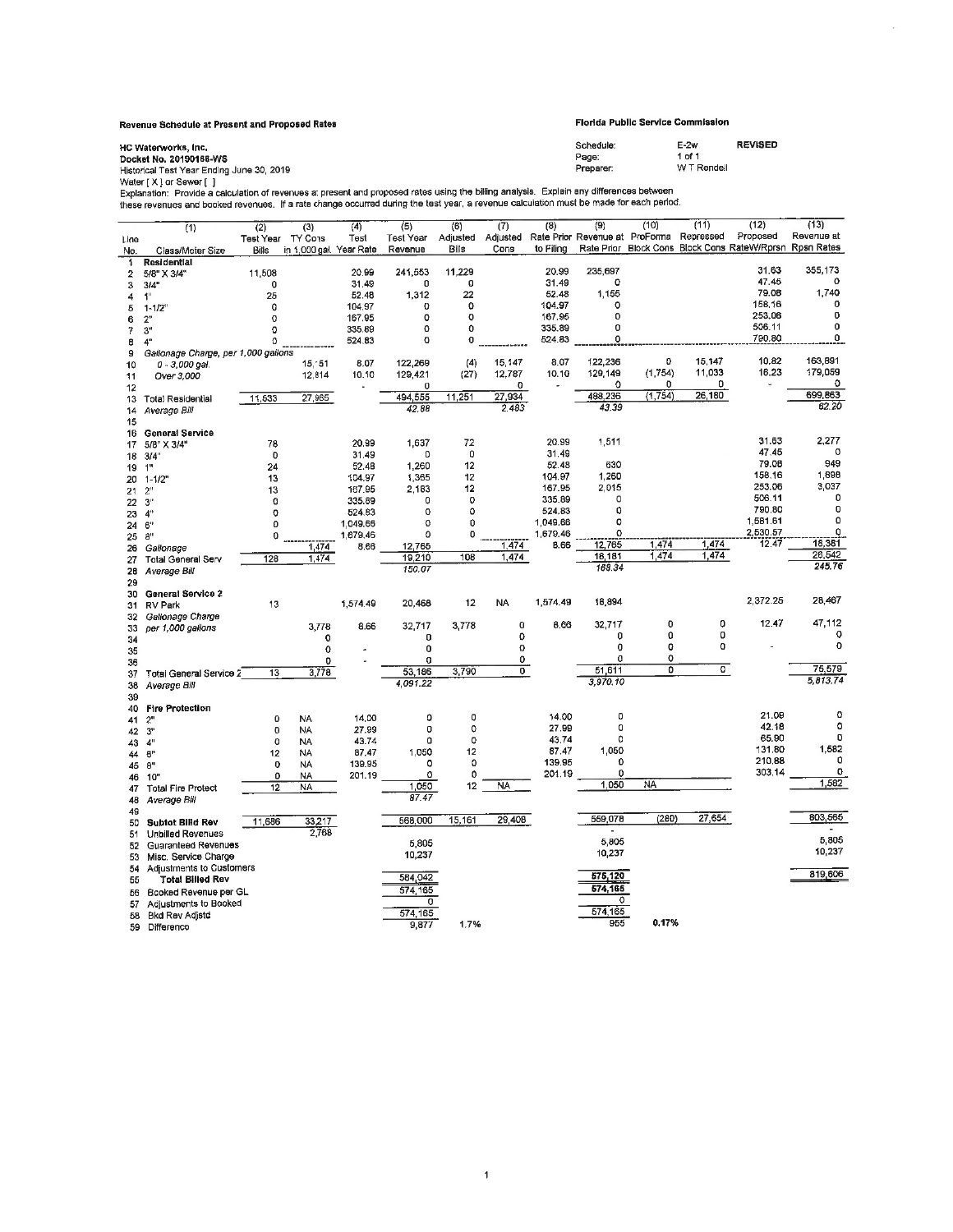# **Billing Analysis Schedules Analysis Schedules** Florida Public Service Commission

| HC Waterworks, Inc.                       | Schedule: E-14 |             | <b>REVISED</b> |
|-------------------------------------------|----------------|-------------|----------------|
| Docket No. 20190166-WS                    | Page:          | 1 of 7      |                |
| Historical Test Year Ending June 30, 2019 | Preparer:      | W T Rendell |                |

**Docket No. 20190166-WS** Historical Test Year Ending June 30, 2019 Preparer: WT Re Water [ X ] or Sewer [ ] Customer Class: Residential Meter Size: 5/8" X 3/4"

Explanation: Provide a billing analysis for each class of service by meter size. For applicants having master metered multiple dwellings, provide number of bills at each level by meter size or number of bills categorized by the number of units. Round consumption to nearest 1,000 gallons and begin at zero. If a rate change occurred during the test year, provide a separate billing analysis which coincides with each period.

|                         | $\overline{(1)}$ | $\overline{(2)}$         | $\overline{(3)}$ | $\overline{(4)}$ | (5)              | (6)                     | (7)             | $\overline{(8)}$ |
|-------------------------|------------------|--------------------------|------------------|------------------|------------------|-------------------------|-----------------|------------------|
|                         |                  |                          |                  | Gallons          |                  |                         | Consolidated    |                  |
|                         | Line Consumption | Number                   | Cumulative       | Consumed         | Cumulative       | Reversed                | Factor          | Percentage       |
| No.                     | Level            | of Bills                 | <b>Bills</b>     | $(1)$ X $(2)$    | Gallons          | <b>Bills</b>            | $[(1)X(6)]+(5)$ | of Total         |
|                         | (1)              | $\overline{(2)}$         | $\overline{(3)}$ | $\overline{(4)}$ | $\overline{(5)}$ | (6)                     | (7)             | (8)              |
| 1                       | 0                | 2857                     | 2,857            |                  |                  | 8,651                   |                 | 0.00%            |
| $\overline{\mathbf{2}}$ | 1                | 2187                     | 5,044            | 2,187            | 2,187            | 6,464                   | 8,651           | 7.84%            |
| 3                       | $\overline{c}$   | 2386                     | 7,430            | 4,772            | 6,959            | 4,078                   | 15,115          | 24.96%           |
| 4                       | 3                | 1548                     | 8,978            | 4,644            | 11,603           | 2,530                   | 19,193          | 41.62%           |
| 5                       | 4                | 880                      | 9,858            | 3,520            | 15.123           | 1,650                   | 21,723          | 54.25%           |
| 6                       | 5                | 560                      | 10,418           | 2,800            | 17,923           | 1,090                   | 23,373          | 64.29%           |
| 7                       | 6                | 379                      | 10,797           | 2,274            | 20,197           | 711                     | 24,463          | 72.45%           |
| 8                       | 7                | 232                      | 11,029           | 1,624            | 21,821           | 479                     | 25,174          | 78.27%           |
| 9                       | 8                | 128                      | 11,157           | 1,024            | 22,845           | 351                     | 25,653          | 81.95%           |
| 10                      | $\boldsymbol{9}$ | 68                       | 11,225           | 612              | 23,457           | 283                     | 26,004          | 84.14%           |
| 11                      | 10               | 61                       | 11,286           | 610              | 24,067           | 222                     | 26,287          | 86.33%           |
| 12                      | 11               | 34                       | 11,320           | 374              | 24,441           | 188                     | 26,509          | 87.67%           |
| 13                      | 12               | 43                       | 11,363           | 516              | 24,957           | 145                     | 26,697          | 89.52%           |
| 14                      | 13               | 29                       | 11,392           | 377              | 25,334           | 116                     | 26,842          | 90.87%           |
| 15                      | 14               | 21                       | 11,413           | 294              | 25,628           | 95                      | 26,958          | 91.93%           |
| 16                      | 15               | 15                       | 11,428           | 225              | 25,853           | 80                      | 27,053          | 92.74%           |
| 17                      | 16               | 12                       | 11,440           | 192              | 26,045           | 68                      | 27,133          | 93.42%           |
| 18                      | 17               | $\mathbf 9$              | 11,449           | 153              | 26,198           | 59                      | 27,201          | 93.97%           |
| 19                      | 18               | 5                        | 11,454           | 90               | 26,288           | 54                      | 27,260          | 94.30%           |
| 20                      | 19               | $\overline{\mathcal{I}}$ | 11,461           | 133              | 26,421           | 47                      | 27,314          | 94.77%           |
| 21                      | 20               | $\epsilon$               | 11,467           | 120              | 26,541           | 41                      | 27,361          | 95.20%           |
| 22                      | 21               | 10                       | 11.477           | 210              | 26,751           | 31                      | 27,402          | 95.96%           |
| 23                      | 22               | 4                        | 11,481           | 88               | 26,839           | 27                      | 27,433          | 96.27%           |
| 24                      | 23               | 3                        | 11,484           | 69               | 26,908           | 24                      | 27,460          | 96.52%           |
| 25                      | 24               | 4                        | 11,488           | 96               | 27,004           | 20                      | 27,484          | 96.86%           |
| 26                      | 26               | $\overline{2}$           | 11,490           | 52               | 27,056           | 18                      | 27,524          | 97.05%           |
| 27                      | 28               | $\overline{2}$           | 11,492           | 56               | 27,112           | 16                      | 27,560          | 97.25%           |
| 28                      | 29               | 1                        | 11,493           | 29               | 27,141           | 15                      | 27,576          | 97.36%           |
| 29                      | 30               | 1                        | 11,494           | 30               | 27,171           | 14                      | 27,591          | 97.46%           |
| 30                      | 32               | 2                        | 11,496           | 64               | 27,235           | 12                      | 27,619          | 97.69%           |
| 31                      | 34               | 1                        | 11,497           | 34               | 27,269           | 11                      | 27,643          | 97.82%           |
| 32                      | 35               | 1                        | 11,498           | 35               | 27,304           | 10                      | 27,654          | 97.94%           |
| 33                      | 36               | 1                        | 11.499           | 36               | 27,340           | $\mathbf 9$             | 27,664          | 98.07%           |
| 34                      | 37               | 1                        | 11,500           | 37               | 27,377           | 8                       | 27,673          | 98.20%           |
| 35                      | 44               | $\blacktriangleleft$     | 11,501           | 44               | 27,421           | $\overline{7}$          | 27,729          | 98.36%           |
| 36                      | 54               | 1                        | 11,502           | 54               | 27,475           | 6                       | 27,799          | 98.55%           |
| 37                      | 56               | 1                        | 11,503           | 56               | 27,531           | 5                       | 27,811          | 98.76%           |
| 38                      | 58               | 1                        | 11,504           | 58               | 27,589           | $\overline{\mathbf{4}}$ | 27,821          | 98.96%           |
| 39                      | 64               | 1                        | 11,505           | 64               | 27,653           | 3                       | 27,845          | 99.19%           |
| 40                      | 66               | 1                        | 11,506           | 66               | 27,719           | $\overline{\mathbf{c}}$ | 27,851          | 99.43%           |
| 41                      | 74               | 1                        | 11,507           | 74               | 27,793           | 1                       | 27,867          | 99.70%           |
| 42                      | 85               | 1                        | 11,508           | 85               | 27,878           |                         | 27.878          | 100.00%          |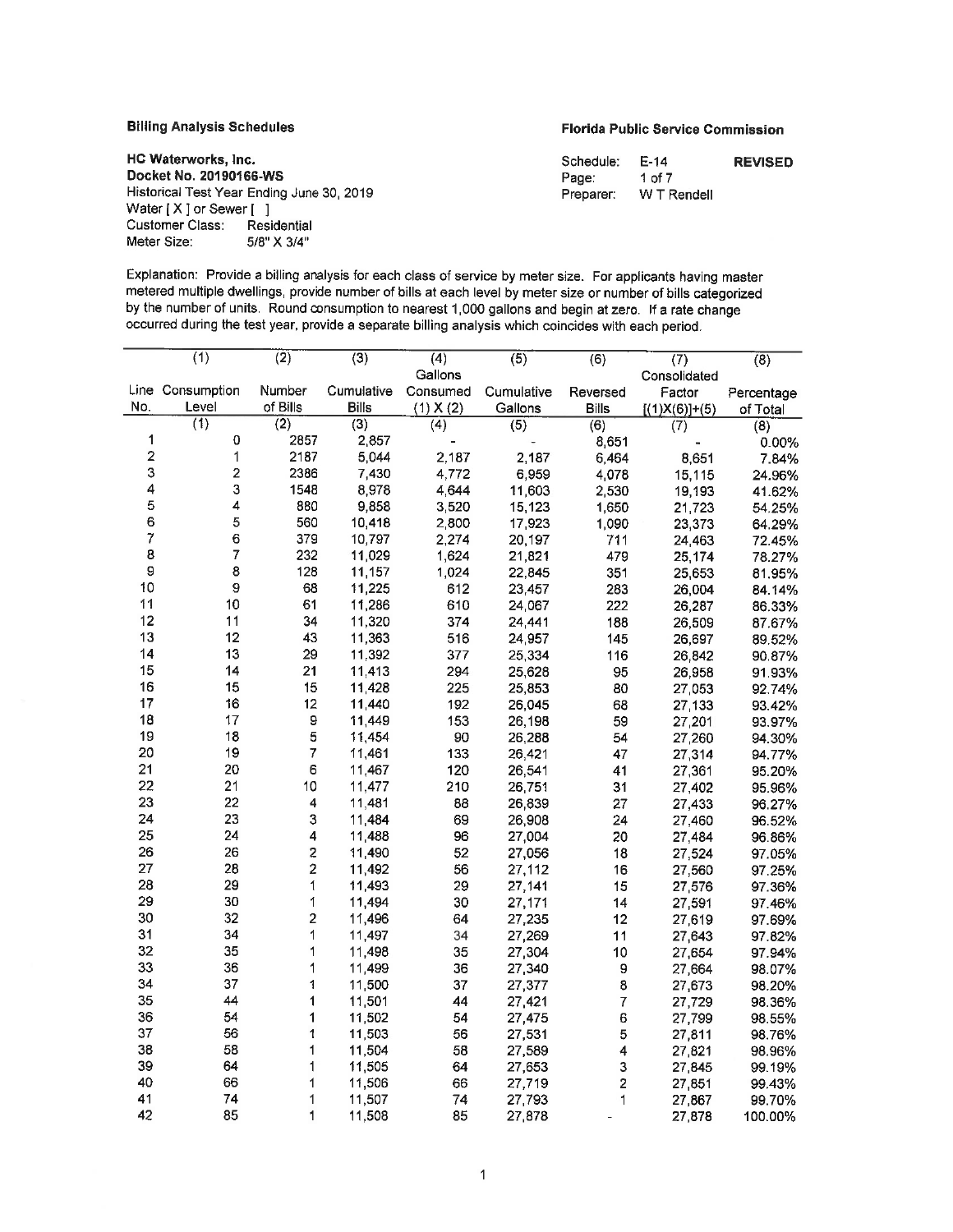### **Billing Analysis Schedules**

**HC Waterworks, Inc. Docket No. 20190166-WS** 

Water [ X ] or Sewer [ ] Customer Class: Residential

Meter Size: 1"

### **Florida Public Service Commission**

| HC Waterworks, Inc.                                                                                                          | Sch  |
|------------------------------------------------------------------------------------------------------------------------------|------|
| Docket No. 20190166-WS                                                                                                       | Pag  |
| Historical Test Year Ending June 30, 2019                                                                                    | Prer |
| Water [X ] or Sewer [ ]                                                                                                      |      |
| $\mathcal{O}$ . The set of $\mathcal{O}$ is the set of $\mathcal{O}$ is the set of $\mathcal{O}$ is the set of $\mathcal{O}$ |      |

Schedule: E-14  $e$ : Preparer: WT Rendell 2 of 7 **REVISED** 

Explanation: Provide a billing analysis for each class of service by meter size. For applicants having master metered multiple dwellings, provide number of bills at each level by meter size or number of bills categorized by the number of units. Round consumption to nearest 1,000 gallons and begin at zero. If a rate change occurred during the test year, provide a separate billing analysis which coincides with each period.

|      | $\overline{\mathcal{F}}$ | (2)      | (3)          | (4)           | $\overline{(5)}$ | (6)          | 7               | (8)        |
|------|--------------------------|----------|--------------|---------------|------------------|--------------|-----------------|------------|
|      |                          |          |              | Gallons       |                  |              | Consolidated    |            |
| Line | Consumption              | Number   | Cumulative   | Consumed      | Cumulative       | Reversed     | Factor          | Percentage |
| No.  | Level                    | of Bills | <b>Bills</b> | $(1)$ X $(2)$ | Gallons          | <b>Bills</b> | $[(1)X(6)]+(5)$ | of Total   |
|      | (1)                      | (2)      | (3)          | (4)           | (5)              | (6)          | (7)             | (8)        |
|      |                          | 6        | հ            |               |                  | 19           |                 | 0.00%      |
|      |                          |          |              |               |                  | 17           | 19              | 2.30%      |
|      |                          |          |              | 6             | 8                | 14           | 36              | 9.20%      |
|      |                          |          | 12           |               | 11               | 13           | 50              | 12.64%     |
|      |                          |          | 15           | 12            | 23               | 10           | 63              | 26.44%     |
|      |                          | 6        | 21           | 30            | 53               |              | 73              | 60.92%     |
|      | 6                        |          | 22           | 6             | 59               |              | 77              | 67.82%     |
|      |                          |          | 23           |               | 66               |              | 80              | 75.86%     |
| 9    | 9                        |          | 24           | 9             | 75               |              | 84              | 86.21%     |
| 10   | 12                       |          | 25           | 12            | 87               |              | 87              | 100.00%    |
|      |                          |          |              |               |                  |              |                 |            |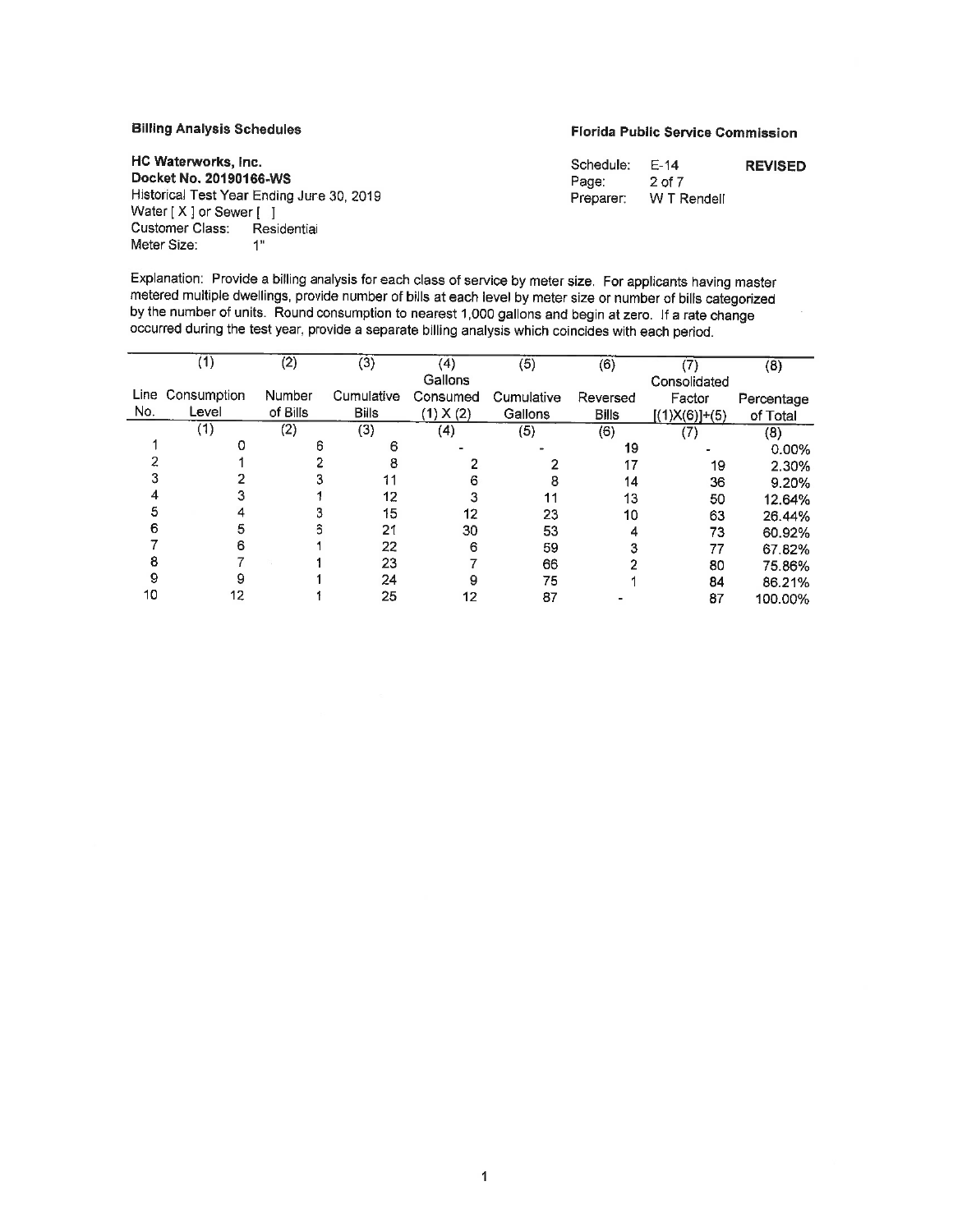# **Billing Analysis Schedules Florida Public Service Commission**

| Schedule: | F-14        | <b>REVISED</b> |
|-----------|-------------|----------------|
| Page:     | 3 of 7      |                |
| Preparer: | W T Rendell |                |

**HC Waterworks, Inc. Docket No. 20190166-WS** Historical Test Year Ending June 30, 2019 Preparer: WTF Water [ X ] or Sewer [ ] Customer Class: General Service<br>Meter Size: 5/8" X 3/4" Meter Size:

Explanation: Provide a billing analysis for each class of service by meter size. For applicants having master metered multiple dwellings, provide number of bills at each level by meter size or number of bills categorized by the number of units. Round consumption to nearest 1,000 gallons and begin at zero. If a rate change occurred during the test year, provide a separate billing analysis which coincides with each period.

| Consolidated<br>Gallons<br>Factor<br>Percentage<br>Cumulative<br>Reversed<br>Cumulative<br>Consumed<br><b>Number</b><br>Consumption<br>Line<br>of Total<br>$[(1)X(6)]+(5)$<br><b>Bills</b><br>Gallons<br>$(1)$ X $(2)$<br>Charges<br>of Charges<br>No.<br>Level<br>(8)<br>(7)<br>(6)<br>(5)<br>(4)<br>(3)<br>(2)<br>(1)<br>$0.00\%$<br>77<br>0<br>4.26%<br>77<br>61<br>16<br>16<br>17<br>16<br>$\overline{2}$<br>11.17%<br>138<br>48<br>42<br>26<br>30<br>13<br>3<br>16.76%<br>186<br>41<br>63<br>21<br>37<br>3<br>4<br>27.39%<br>227<br>31<br>103<br>40<br>47<br>10<br>5<br>4<br>40.69%<br>258<br>21<br>153<br>50<br>57<br>10<br>5<br>6<br>47.07%<br>279<br>17<br>177<br>24<br>61<br>6<br>4<br>50.80%<br>296<br>15<br>191<br>14<br>63<br>2<br>8<br>55.05%<br>311<br>13<br>207<br>16<br>65<br>2<br>8<br>9<br>59.84%<br>324<br>11<br>225<br>18<br>67<br>2<br>9<br>10<br>67.82%<br>335<br>8<br>255<br>30<br>70<br>3<br>10<br>11<br>71.01%<br>351<br>267<br>12<br>71<br>12<br>12<br>74.47%<br>358<br>6<br>280<br>13<br>72<br>13<br>13<br>81.91%<br>364<br>4<br>308<br>28<br>74<br>14<br>14 |     | (2) | (3) | (4) | (5) | (6) | (7) | (8) |
|-----------------------------------------------------------------------------------------------------------------------------------------------------------------------------------------------------------------------------------------------------------------------------------------------------------------------------------------------------------------------------------------------------------------------------------------------------------------------------------------------------------------------------------------------------------------------------------------------------------------------------------------------------------------------------------------------------------------------------------------------------------------------------------------------------------------------------------------------------------------------------------------------------------------------------------------------------------------------------------------------------------------------------------------------------------------------------------------|-----|-----|-----|-----|-----|-----|-----|-----|
|                                                                                                                                                                                                                                                                                                                                                                                                                                                                                                                                                                                                                                                                                                                                                                                                                                                                                                                                                                                                                                                                                         | (1) |     |     |     |     |     |     |     |
|                                                                                                                                                                                                                                                                                                                                                                                                                                                                                                                                                                                                                                                                                                                                                                                                                                                                                                                                                                                                                                                                                         |     |     |     |     |     |     |     |     |
|                                                                                                                                                                                                                                                                                                                                                                                                                                                                                                                                                                                                                                                                                                                                                                                                                                                                                                                                                                                                                                                                                         |     |     |     |     |     |     |     |     |
|                                                                                                                                                                                                                                                                                                                                                                                                                                                                                                                                                                                                                                                                                                                                                                                                                                                                                                                                                                                                                                                                                         |     |     |     |     |     |     |     |     |
|                                                                                                                                                                                                                                                                                                                                                                                                                                                                                                                                                                                                                                                                                                                                                                                                                                                                                                                                                                                                                                                                                         |     |     |     |     |     |     |     |     |
|                                                                                                                                                                                                                                                                                                                                                                                                                                                                                                                                                                                                                                                                                                                                                                                                                                                                                                                                                                                                                                                                                         |     |     |     |     |     |     |     |     |
|                                                                                                                                                                                                                                                                                                                                                                                                                                                                                                                                                                                                                                                                                                                                                                                                                                                                                                                                                                                                                                                                                         |     |     |     |     |     |     |     |     |
|                                                                                                                                                                                                                                                                                                                                                                                                                                                                                                                                                                                                                                                                                                                                                                                                                                                                                                                                                                                                                                                                                         |     |     |     |     |     |     |     |     |
|                                                                                                                                                                                                                                                                                                                                                                                                                                                                                                                                                                                                                                                                                                                                                                                                                                                                                                                                                                                                                                                                                         |     |     |     |     |     |     |     |     |
|                                                                                                                                                                                                                                                                                                                                                                                                                                                                                                                                                                                                                                                                                                                                                                                                                                                                                                                                                                                                                                                                                         |     |     |     |     |     |     |     |     |
|                                                                                                                                                                                                                                                                                                                                                                                                                                                                                                                                                                                                                                                                                                                                                                                                                                                                                                                                                                                                                                                                                         |     |     |     |     |     |     |     |     |
|                                                                                                                                                                                                                                                                                                                                                                                                                                                                                                                                                                                                                                                                                                                                                                                                                                                                                                                                                                                                                                                                                         |     |     |     |     |     |     |     |     |
|                                                                                                                                                                                                                                                                                                                                                                                                                                                                                                                                                                                                                                                                                                                                                                                                                                                                                                                                                                                                                                                                                         |     |     |     |     |     |     |     |     |
|                                                                                                                                                                                                                                                                                                                                                                                                                                                                                                                                                                                                                                                                                                                                                                                                                                                                                                                                                                                                                                                                                         |     |     |     |     |     |     |     |     |
|                                                                                                                                                                                                                                                                                                                                                                                                                                                                                                                                                                                                                                                                                                                                                                                                                                                                                                                                                                                                                                                                                         |     |     |     |     |     |     |     |     |
|                                                                                                                                                                                                                                                                                                                                                                                                                                                                                                                                                                                                                                                                                                                                                                                                                                                                                                                                                                                                                                                                                         |     |     |     |     |     |     |     |     |
|                                                                                                                                                                                                                                                                                                                                                                                                                                                                                                                                                                                                                                                                                                                                                                                                                                                                                                                                                                                                                                                                                         |     |     |     |     |     |     |     |     |
|                                                                                                                                                                                                                                                                                                                                                                                                                                                                                                                                                                                                                                                                                                                                                                                                                                                                                                                                                                                                                                                                                         |     |     |     |     |     |     |     |     |
| 86.17%<br>372<br>3<br>324<br>16<br>75<br>16                                                                                                                                                                                                                                                                                                                                                                                                                                                                                                                                                                                                                                                                                                                                                                                                                                                                                                                                                                                                                                             |     |     |     |     |     |     |     |     |
| 15<br>95.21%<br>375<br>358<br>34<br>77<br>17                                                                                                                                                                                                                                                                                                                                                                                                                                                                                                                                                                                                                                                                                                                                                                                                                                                                                                                                                                                                                                            |     |     |     |     |     |     |     |     |
| 16<br>100.00%<br>376<br>376<br>18<br>78<br>18<br>17                                                                                                                                                                                                                                                                                                                                                                                                                                                                                                                                                                                                                                                                                                                                                                                                                                                                                                                                                                                                                                     |     |     |     |     |     |     |     |     |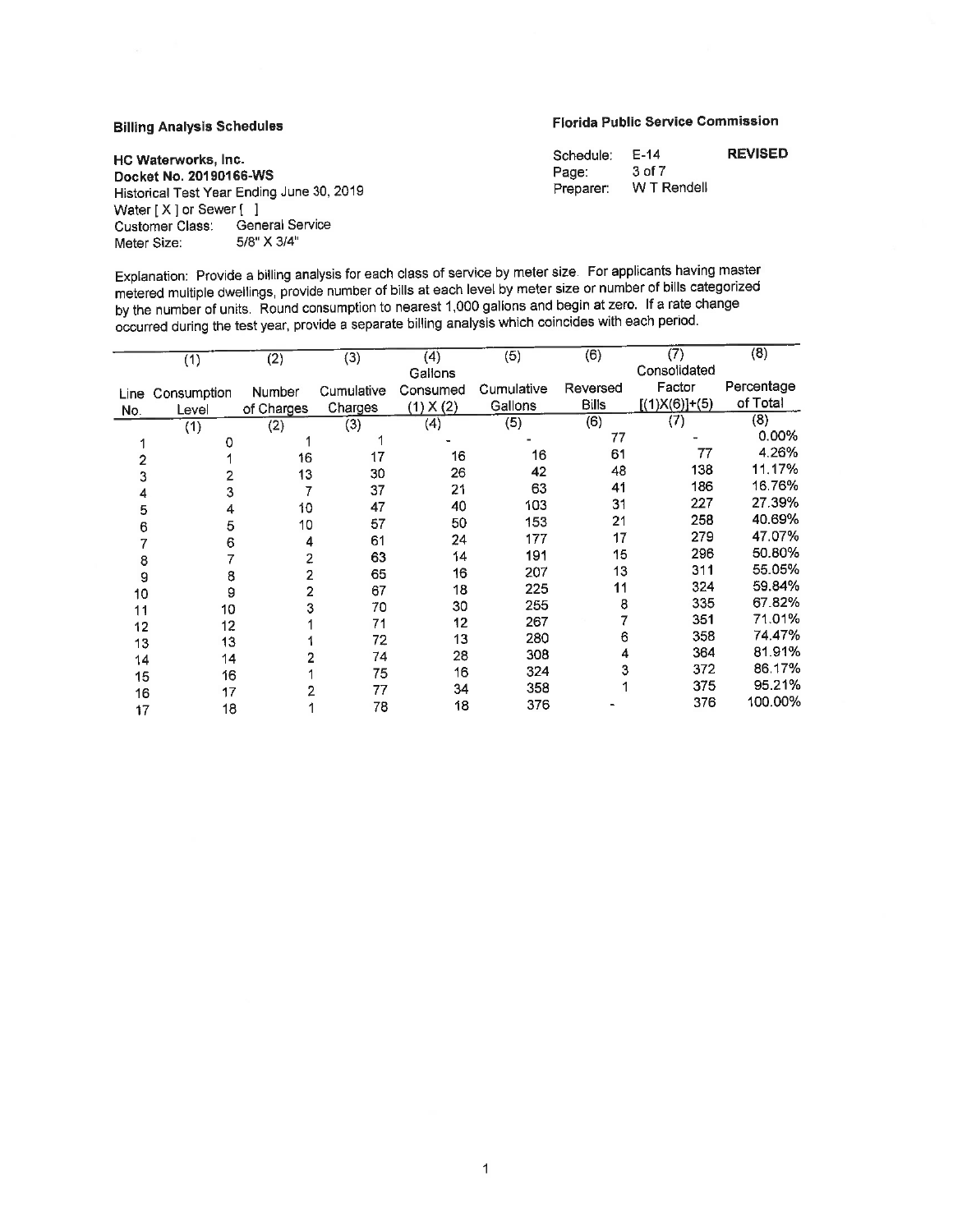#### **Billing Analysis Schedules**

**Florida Public Service Commission** 

| Schedule: | E-14        | <b>REVISED</b> |
|-----------|-------------|----------------|
| Page:     | 4 of 7      |                |
| Preparer: | W T Rendell |                |

**HC Waterworks, Inc. Docket No. 20190166-WS**  Historical Test Year Ending June 30, 2019 Water [ X ] or Sewer [ ] Customer Class: General Service Meter Size: **1"** 

Explanation: Provide a billing analysis for each class of service by meter size. For applicants having master metered multiple dwellings, provide number of bills at each level by meter size or number of bills categorized by the number of units. Round consumption to nearest 1,000 gallons and begin at zero. If a rate change occurred during the test year, provide a separate billing analysis which coincides with each period.

|      | (1)         | (2)        | (3)        | (4)       | (5)        | (6)          | (7)             | (8)        |
|------|-------------|------------|------------|-----------|------------|--------------|-----------------|------------|
|      |             |            |            | Gallons   |            |              | Consolidated    |            |
| Line | Consumption | Number     | Cumulative | Consumed  | Cumulative | Reversed     | Factor          | Percentage |
| No.  | Level       | of Charges | Charges    | (1) X (2) | Gallons    | <b>Bills</b> | $[(1)X(6)]+(5)$ | of Total   |
|      | (1)         | (2)        | (3)        | (4)       | (5)        | (6)          | (7)             | (8)        |
|      |             |            |            |           |            | 17           |                 | 0.00%      |
|      |             |            |            |           |            | 13           | 17              | 0.56%      |
|      |             |            | 14         | 6         | 10         | 10           | 30              | 1.40%      |
|      | 3           |            | 15         | 3         | 13         | 9            | 40              | 1.83%      |
| 5    | 8           |            | 16         | 8         | 21         | 8            | 85              | 2.95%      |
| в    | 10          |            | 17         | 10        | 31         |              | 101             | 4.35%      |
|      | 50          |            | 18         | 50        | 81         | 6            | 381             | 11.38%     |
| 8    | 80          |            | 19         | 80        | 161        | 5            | 561             | 22.61%     |
| 9    | 85          |            | 20         | 85        | 246        |              | 586             | 34.55%     |
| 10   | 91          |            | 21         | 91        | 337        | 3            | 610             | 47.33%     |
| 11   | 110         |            | 22         | 110       | 447        |              | 667             | 62.78%     |
| 12   | 132         |            | 23         | 132       | 579        |              | 711             | 81.32%     |
| 13   | 133         |            | 24         | 133       | 712        |              | 712             | 100.00%    |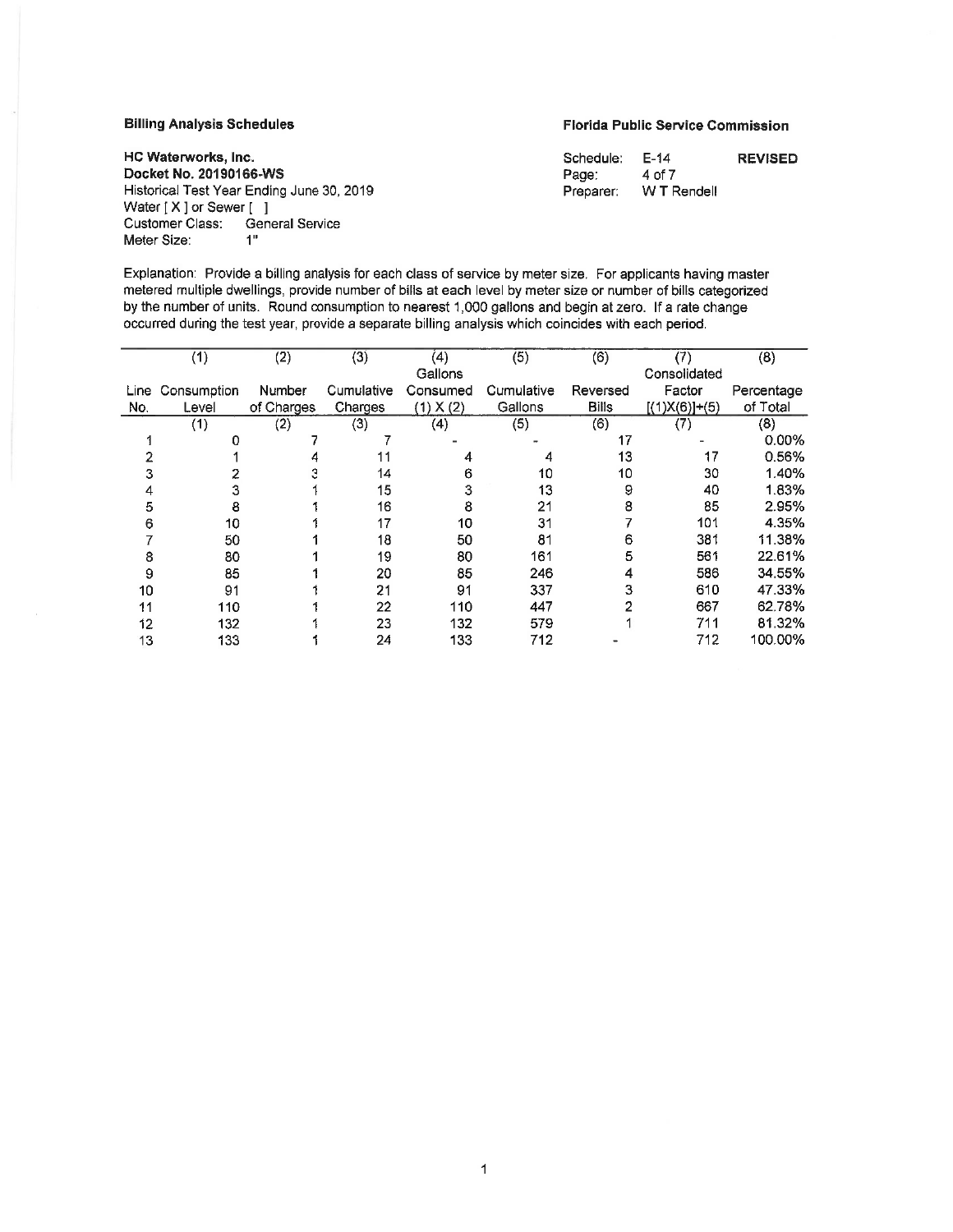#### **BIiiing Analysis Schedules**

### **Florida Public Service Commission**

| Schedule: | $F-14$      | <b>REVISED</b> |
|-----------|-------------|----------------|
| Page:     | 5 of 7      |                |
| Preparer: | W T Rendell |                |

HC **Waterworks,** Inc. **Docket No. 20190166-WS**  Historical Test Year Ending June 30, 2019 Water [ X ] or Sewer [ ]<br>Customer Class: Gene General Service<br>1 1/2" Meter Size:

Explanation: Provide a billing analysis for each class of service by meter size. For applicants having master metered multiple dwellings, provide number of bills at each level by meter size or number of bills categorized by the number of units. Round consumption to nearest 1,000 gallons and begin at zero. If a rate change occurred during the test year, provide a separate billing analysis which coincides with each period.

|     |                  | (2)        | (3)        | (4)                      | (5)        | (6)          |                 | $\left(8\right)$ |
|-----|------------------|------------|------------|--------------------------|------------|--------------|-----------------|------------------|
|     |                  |            |            | Gallons                  |            |              | Consolidated    |                  |
|     | Line Consumption | Number     | Cumulative | Consumed                 | Cumulative | Reversed     | Factor          | Percentage       |
| No. | Level            | of Charges | Charges    | $\chi(2)$                | Gallons    | <b>Bills</b> | $[(1)X(6)]+(5)$ | of Total         |
|     | ้1               | (2)        | (3)        | (4)                      | (5)        | (6)          |                 | (8)              |
|     |                  | 40         | 13         | $\overline{\phantom{a}}$ | $\sim$     | (13)         |                 | 100.00%          |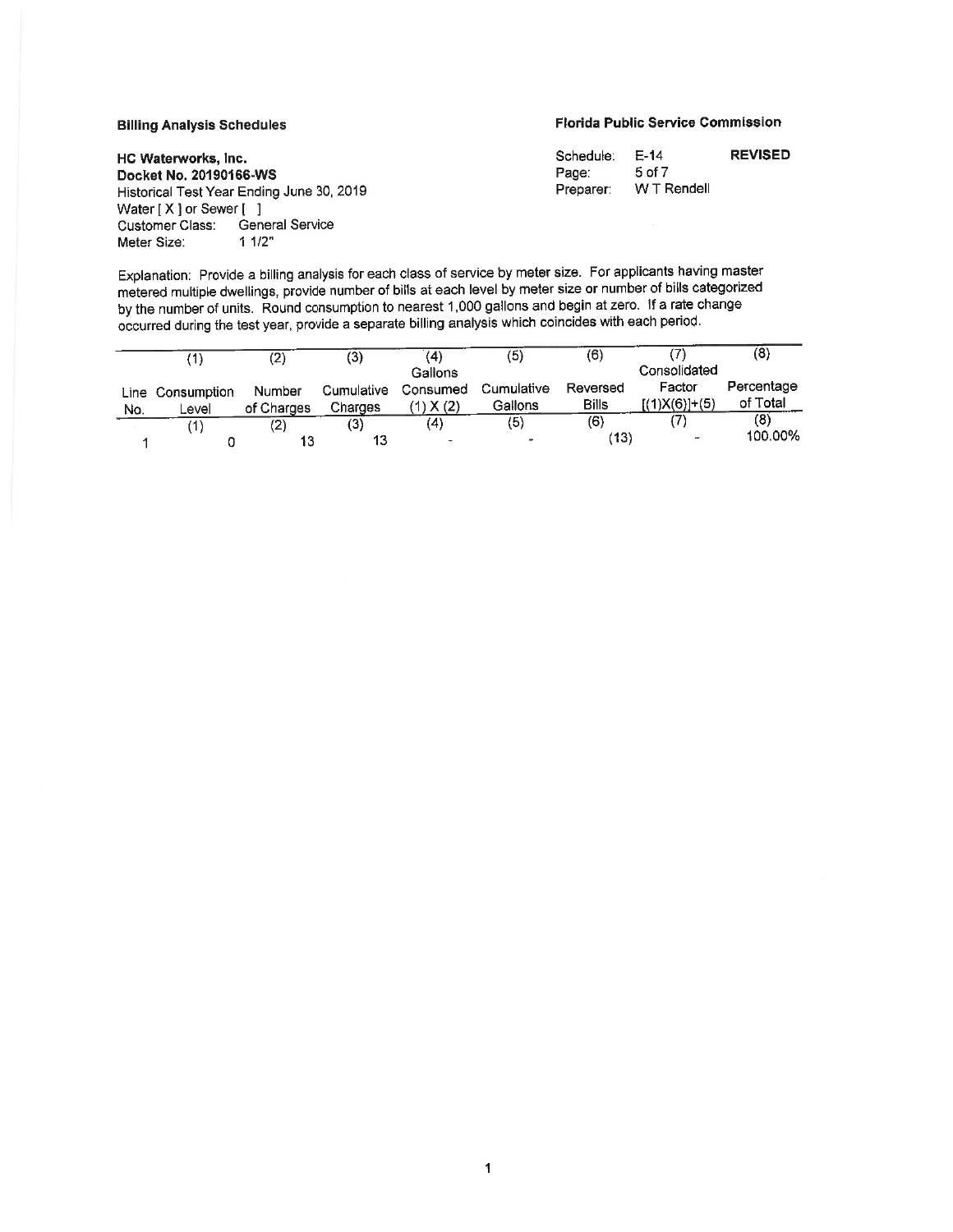# **Billing Analysis Schedules**

#### **HC Waterworks, Inc. Docket No. 20190166-WS**  Historical Test Year Ending June <sup>30</sup>, <sup>2019</sup> Water [ X ] or Sewer [ ] Customer Class: General Service Meter Size: 2"

# **Florida Public Service Commission**

| Schedule: | E-14        | <b>REVISED</b> |
|-----------|-------------|----------------|
| Page:     | 5 of 7      |                |
| Preparer: | W T Rendell |                |

Explanation: Provide a billing analysis for each class of service by meter size. For applicants having master<br>metered multiple dwellings, provide number of bills at each level by meter size or number of bills categorized<br>b

|     | (1)              | (2)        | (3)        | $\scriptstyle{(4)}$ | (5)        | (6)          |                 | (8)        |
|-----|------------------|------------|------------|---------------------|------------|--------------|-----------------|------------|
|     |                  |            |            | Gallons             |            |              | Consolidated    |            |
|     | Line Consumption | Number     | Cumulative | Consumed            | Cumulative | Reversed     | Factor          | Percentage |
| No. | Level            | of Charges | Charges    | (1) X (2)           | Gallons    | <b>Bills</b> | $[(1)X(6)]+(5)$ | of Total   |
|     | (1)              | (2)        | (3)        | (4)                 | (5)        | (6)          |                 |            |
|     | 0                | 6          |            |                     |            |              |                 | (8)        |
|     |                  |            |            |                     |            |              |                 | 0.00%      |
|     |                  |            |            |                     |            | 6            | 28              | 1.04%      |
|     | 6                |            |            | 6                   |            |              |                 |            |
|     |                  |            |            |                     | 10         |              | 40              | 2.59%      |
|     | 10               |            | 10         | 20                  | 30         |              | 60              | 7.77%      |
|     | 70               |            | 11         | 70                  | 100        |              |                 |            |
| 6   | 143              |            |            |                     |            |              | 240             | 25.91%     |
|     |                  |            | 13         | 286                 | 386        |              | 386             | 100.00%    |